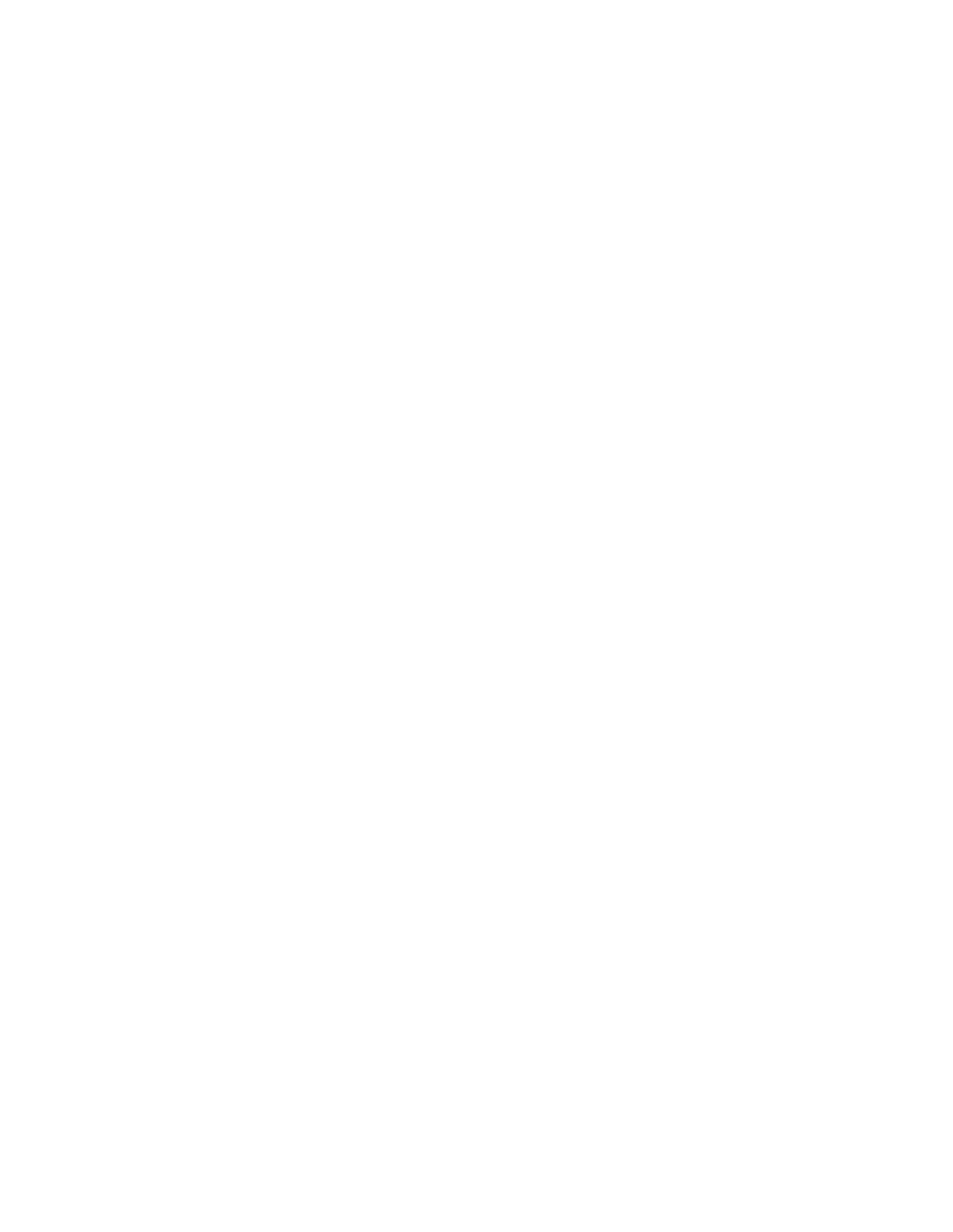# *Contents*

*[Introduction](#page-4-0)* 5 *[Basics](#page-6-0)* 7 *[Becoming fluent in Python](#page-14-0)* 15 *[Becoming a Python Poet](#page-18-0)* 19

*[Fundamentals for the Advanced User](#page-24-0)* 25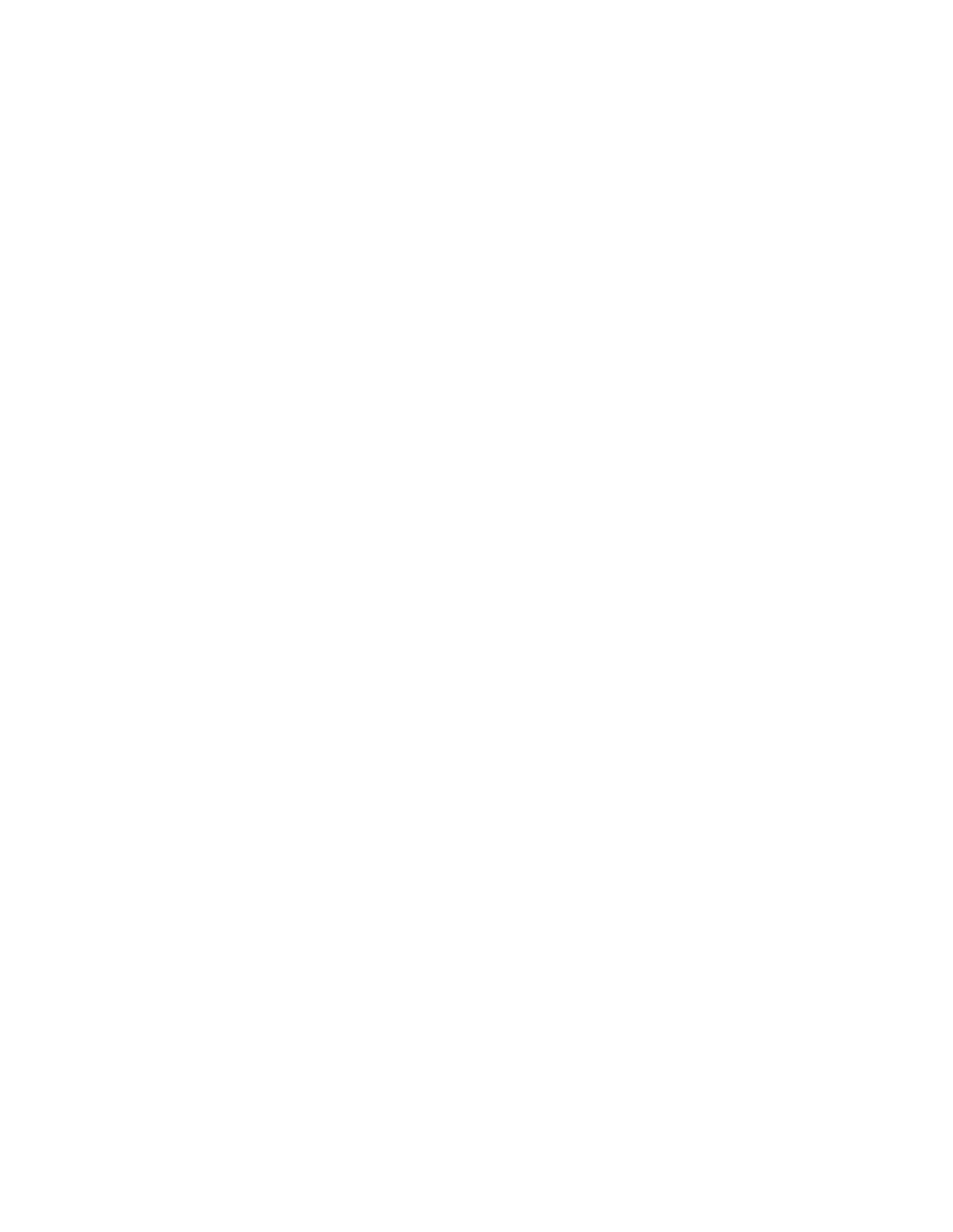# <span id="page-4-0"></span>*Introduction*

This course will introduce you to the Python programming language through a hands-on approach focused on problem-solving. The course covers all of the fundamental constructs of Python and is aimed at beginner programmers. The materials have been chosen because they are fundamental to Python, but also because they are fundamental to many other programming languages and thus, after having completed this course, we expect students to be capable to learn other programming languages on their own. Being able to be a self-reliant learner is a skill and, like all skills, it must be practiced. However, it can also be very time consuming to attempt to learn anything without guidance; for this reason we have compiled this list of problems which we shall help you solve.

#### *A note on the course structure*

Throughout the course you will see questions which require you to *read* code and explain what it does. Do not rush through this. Being able to read code (even code which uses constructs which are foreign to you) is a vital skill and it will force you to understand how Python works on a deeper level. When approaching these questions, make sure to *guess* an answer before you check it! Constantly trying to predict what the code will do will make you a better programmer.

The first chapter will introduce you to some of the Python fundamentals. At first, this will be a superficial introduction intended to make you familiar with the syntax of the language. In the subsequent chapters you will gradually build on the knowledge by learning how to use these constructs by solving problems of increasing difficulty.

If you are an advanced student (one who already knows how to program in other languages) feel free to skip ahead to whichever section you find challenging. We do, however, still encourage you to complete *all* the reading challenges: you should be able to correctly complete all of them before moving on to more complicated problems. If you finish the material quickly, ask one of the tutors for a larger project (or propose your own) and we shall make sure that you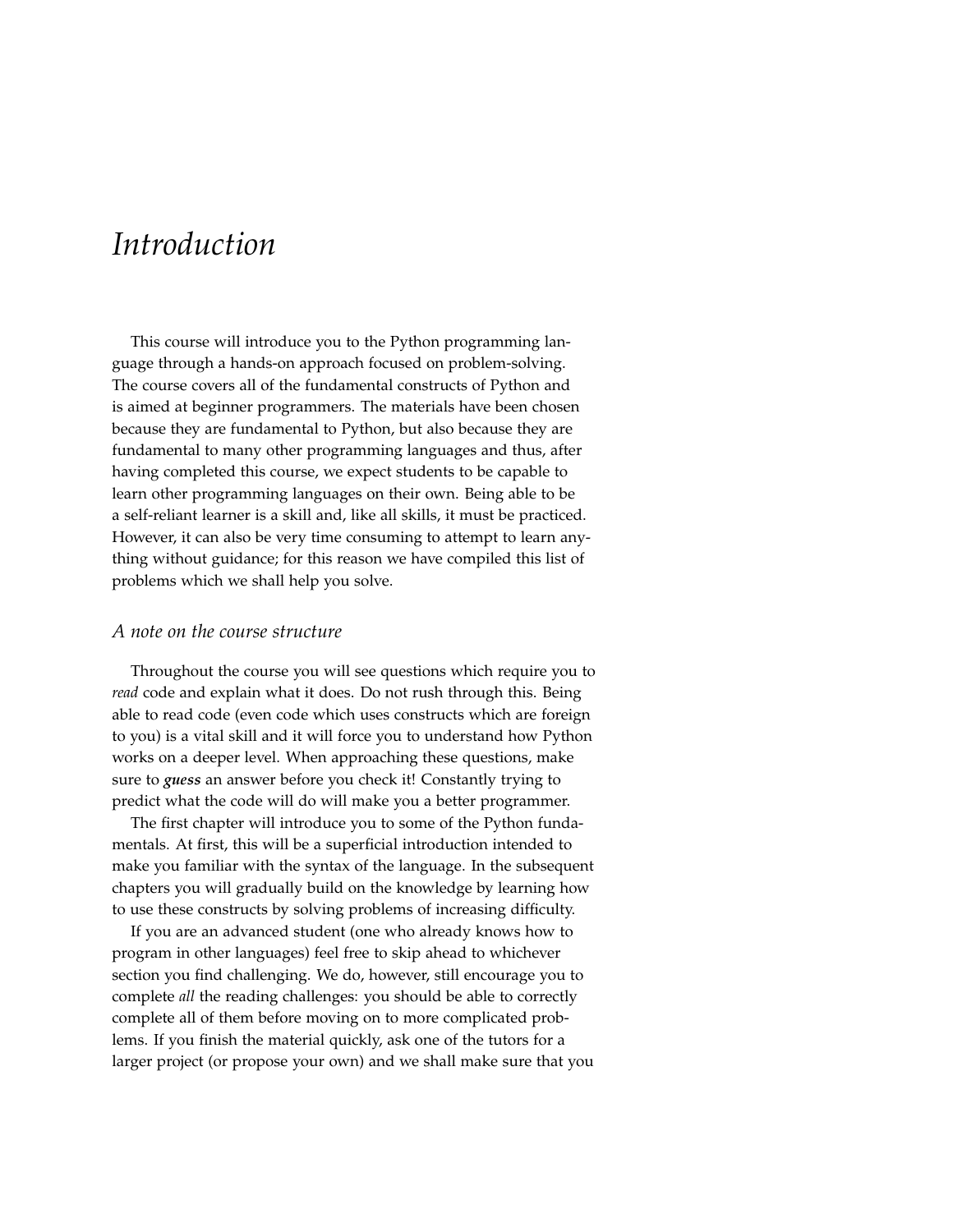are challenged throughout the course.

# *A note on attitude*

We encourage all students to *ask questions* and *be proactive learners*. Make sure to *engage* and do not, under any circumstances, feel shy about asking questions: it is almost surely the case that many of your fellow students are also confused and it gives us the chance to help you. In general: to make the most of the course, you must put in hard work and, above all, you must

- *try things* and don't be worried if they break trying, and following the machine's feedback, is an essential part of learning!
- *ask tutors for help*
- *ask questions* (as many as you can!).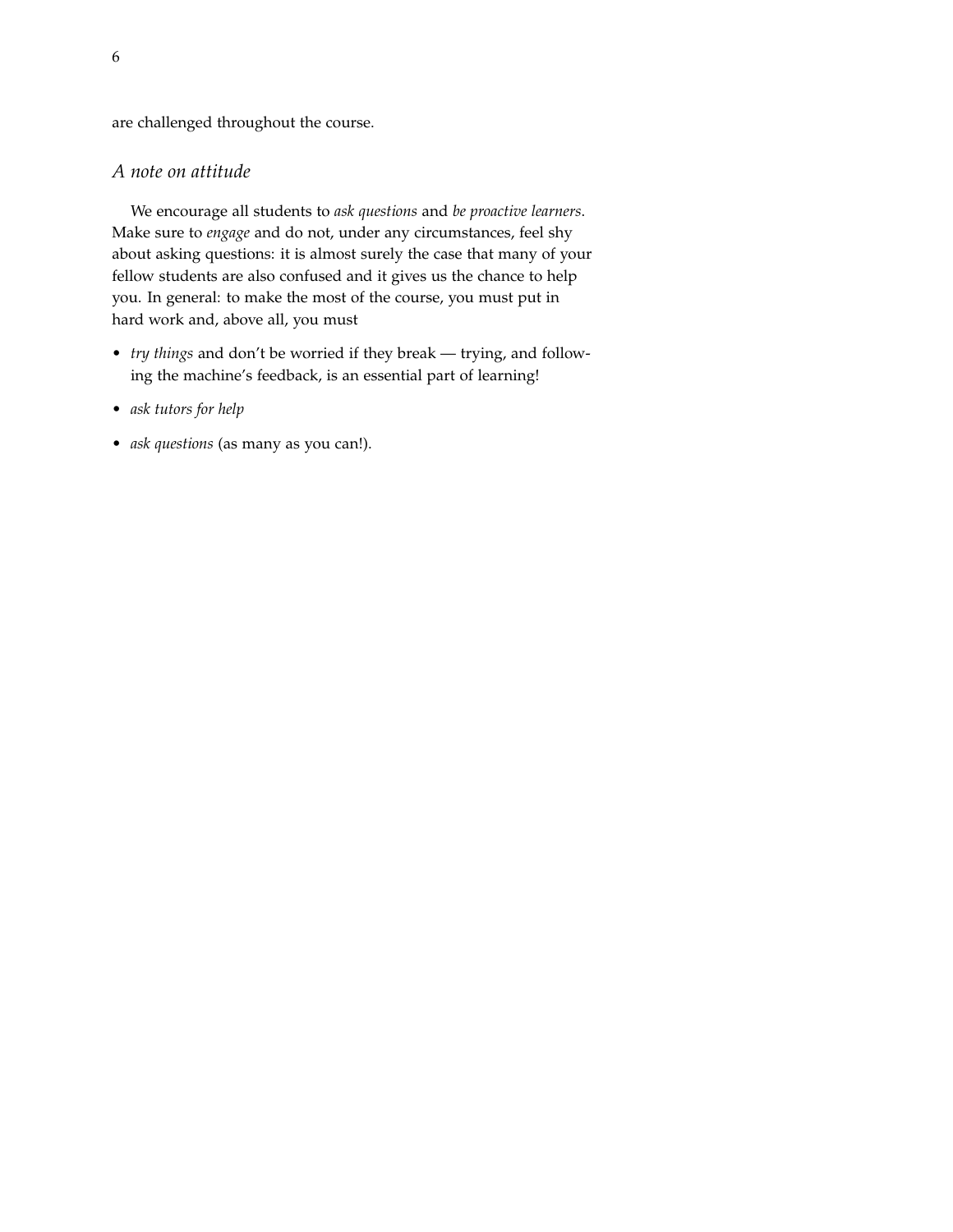# <span id="page-6-0"></span>*Basics*

Here we will learn about *variables*, *assignments*, *expressions*, *lists* and *for-loops*. Make sure that you take care in learning these concepts and using the right terminology because the next chapter will focus on problem-solving using the skill you will learn here.

# *Learning how to read*

What do these snippets of code *do*?

Some of this code might not run properly. If a program has an error, describe the error, and what you think the code was *intended* to do.

Remember: some mistakes will stop a program from running, while others will make a program do the wrong thing!

### **Reading Challenge 1.**

 $a = 5$ 

#### **Reading Challenge 2.**

 $5 + 6$ 

**Reading Challenge 3.**

 $a = 5 + 6$ 

**Reading Challenge 4.**

#  $a = 5$  $b = 6$ 



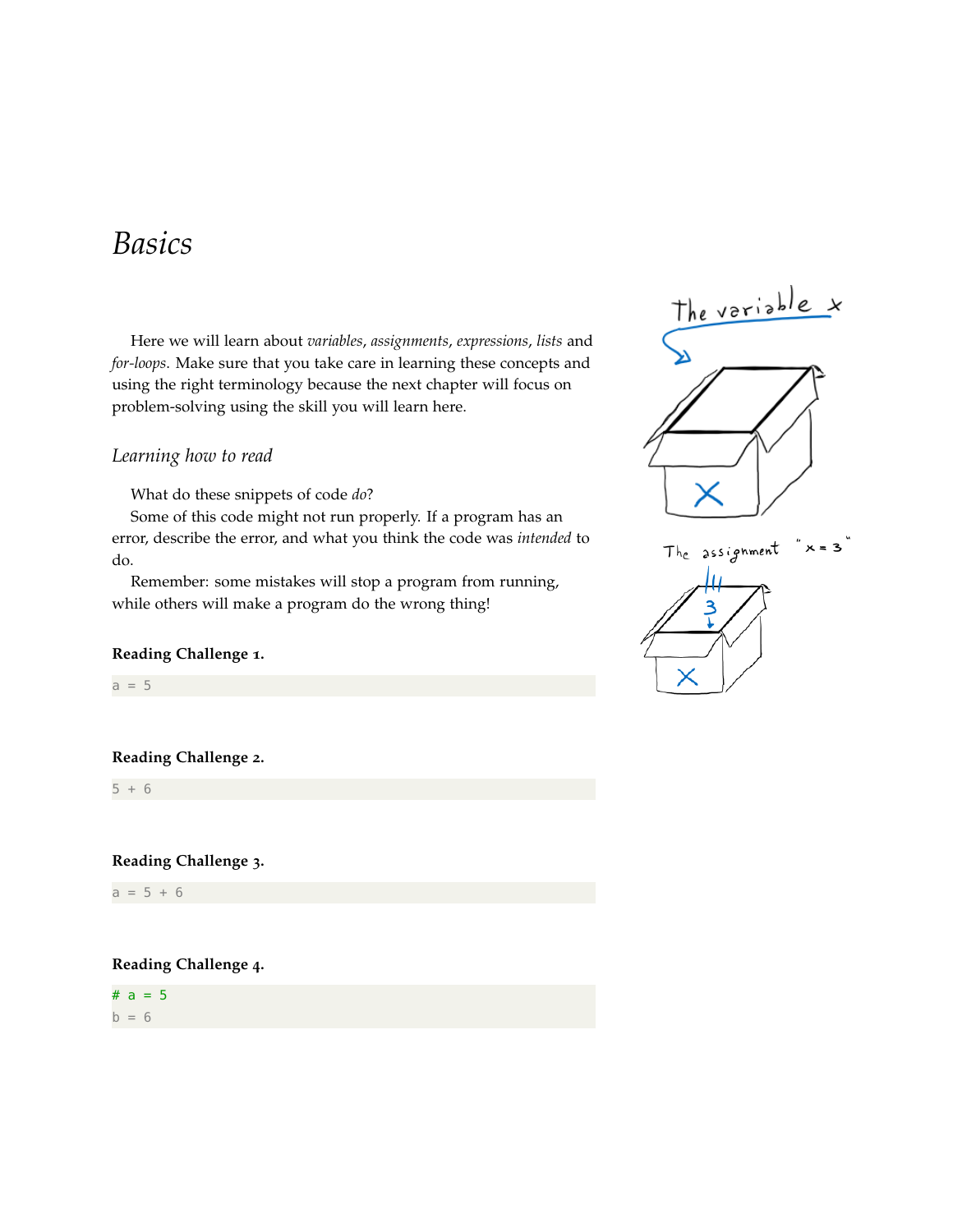**Reading Challenge 5.**

#  $a = 5$  $b = 6$  $c = a + b$ 

**Reading Challenge 6.** Does this work, or does it give us an error? What do you think *might* happen? Test your idea on a computer. Were you correct?

a, b,  $c = 1, 2, 3$ 

**Reading Challenge 7.**

height =  $5$  # 5 meters weight =  $2 + 2$  kilograms gravity =  $9.81$  # gravitational acceleration is  $9.81$  m/s^2 on Earth  $potential_{energy} = height * weight * grawity$ 

**Reading Challenge 8.** This is an interesting one; what will the -= operator do? Is it valid Python?

```
bank_balance = 50
break = 20milk = 10bananas = 10groceries = break + milk + bananasbank_balance -= groceries
```
# **Reading Challenge 9.**

 $bank_b$ alance = 50 bread, milk, bananas =  $20$ ,  $10$ ,  $10$ groceries =  $break + milk + bananas$ bank\_balance = bank\_balance - groceries

**Reading Challenge 10.** This code contains two new things:

1. "if" statements, which let us make *decisions*



Figure 1: Conditionals are like road signs in your code: they allow you to make decisions based on what the state of your code is. The keywords you need to know are if, elif and else.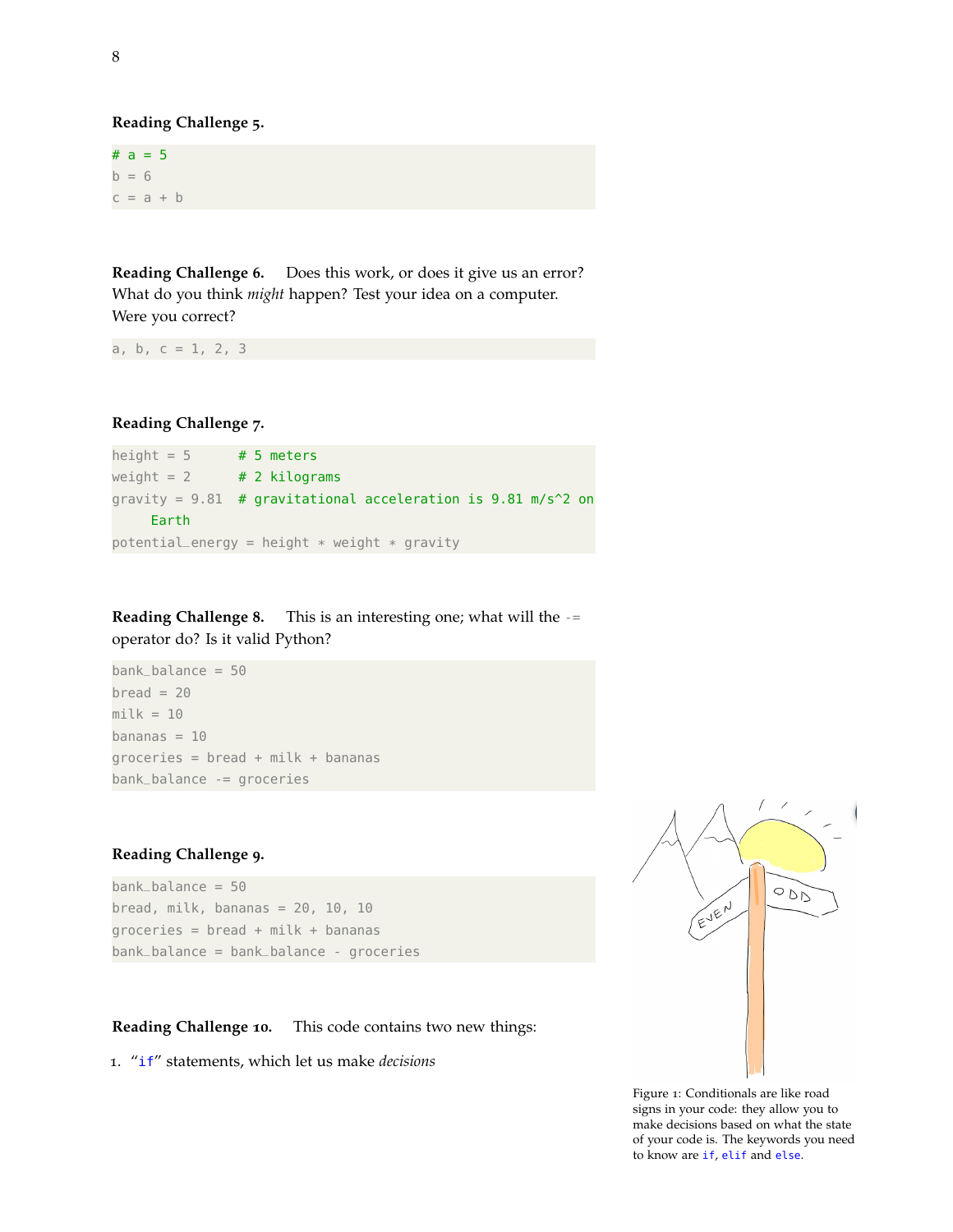2. "Indented blocks". In Python, when a set of lines of code is treated in some special way (like being executed only sometimes), we indent the code. You'll see lots of this in Python.

For example, consider the English sentece: "if it is raining, then I will bring an umbrella". Notice that, Even in English, the sentence is split into four parts: "if", the condition, "then" and what happens after the then. If we wanted to write this in Python, we would use indentation to separate the four parts of the sentence (so that the computer knows what's what). This is how our sentence would look like in Python:

```
if (it is raining):
    I will bring an umbrella
```
Notice that, in python, the part of the sentence that comes after the "then" is indented (and we omit the word "then").

Two things to know about indented blocks:

- They *always* begin with a ":" symbol, like you can see above.
- You can have any number of lines inside the indented section. We call this an *indented block*.

Now it's your turn. What is the value of y in the first code snippet and what is the value of  $\times$  in the second block?

```
x = 5y = False
if (x > 3):
   y = True
x = 5y = False
if (x > 3):
   y = Trueif (y == False):
    x = 3
```
**Debugging 11.** The following code snippets *may* have errors. Your task is to identify which, if any, errors exist in the code. There may be zero, but there may also be more than one! Specifically, do the following:



1. Assess the snippet of code and determine what mistakes, if any, exist.

*Work this out without a computer.*

- 2. Once you are certain of your answer, write the program in your computer and check the errors it outputs. Were you correct?
- 3. Fix the errors in the code, where necessary.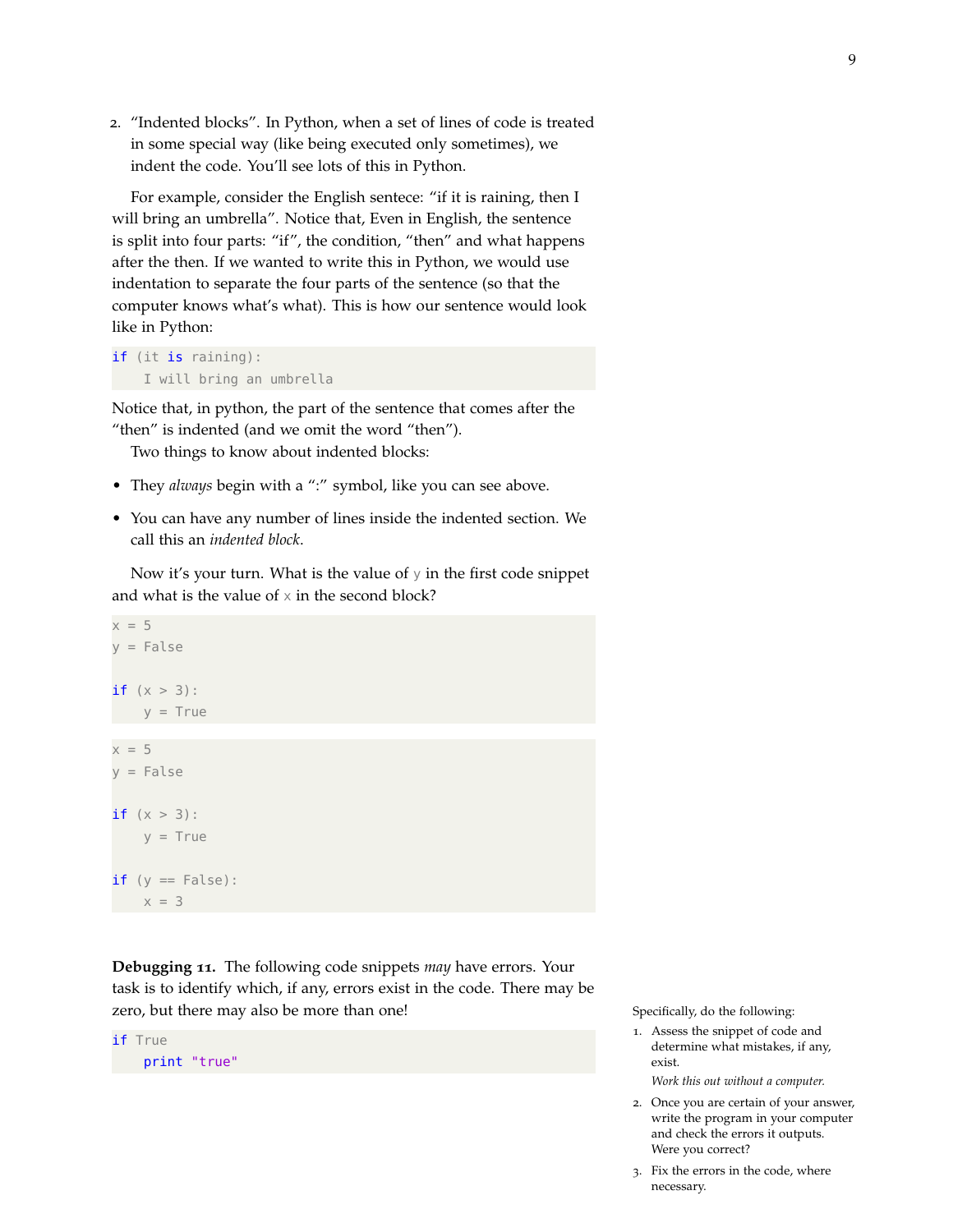

**Problem 12.** Use Python to help you with computation:

- 1. Given a right angle triangle with base length 12345 units and height 321 units, find the length of its hypotenuse.
- 2. Find the roots of the polynomial  $4x^2 3.59x 3.14$ .

**Debugging 13.** The following code snippets *may* have errors. Your task is to identify which, if any, errors exist in the code. There may be zero, but there may also be more than one! Specifically, do the following:



**Reading Challenge 14.** Explain what the following code does.

```
bank_balance = 50
shopping_cart = []break = 20milk = 10bananas = 10shopping_cart.append(bread)
shopping_cart.append(milk)
shopping_cart.append(bananas)
```
- 1. Assess the snippet of code and determine what mistakes, if any, exist.
	- *Work this out without a computer.*
- 2. Once you are certain of your answer, write the program in your computer and check the errors it outputs. Were you correct?
- 3. Fix the errors in the code, where necessary.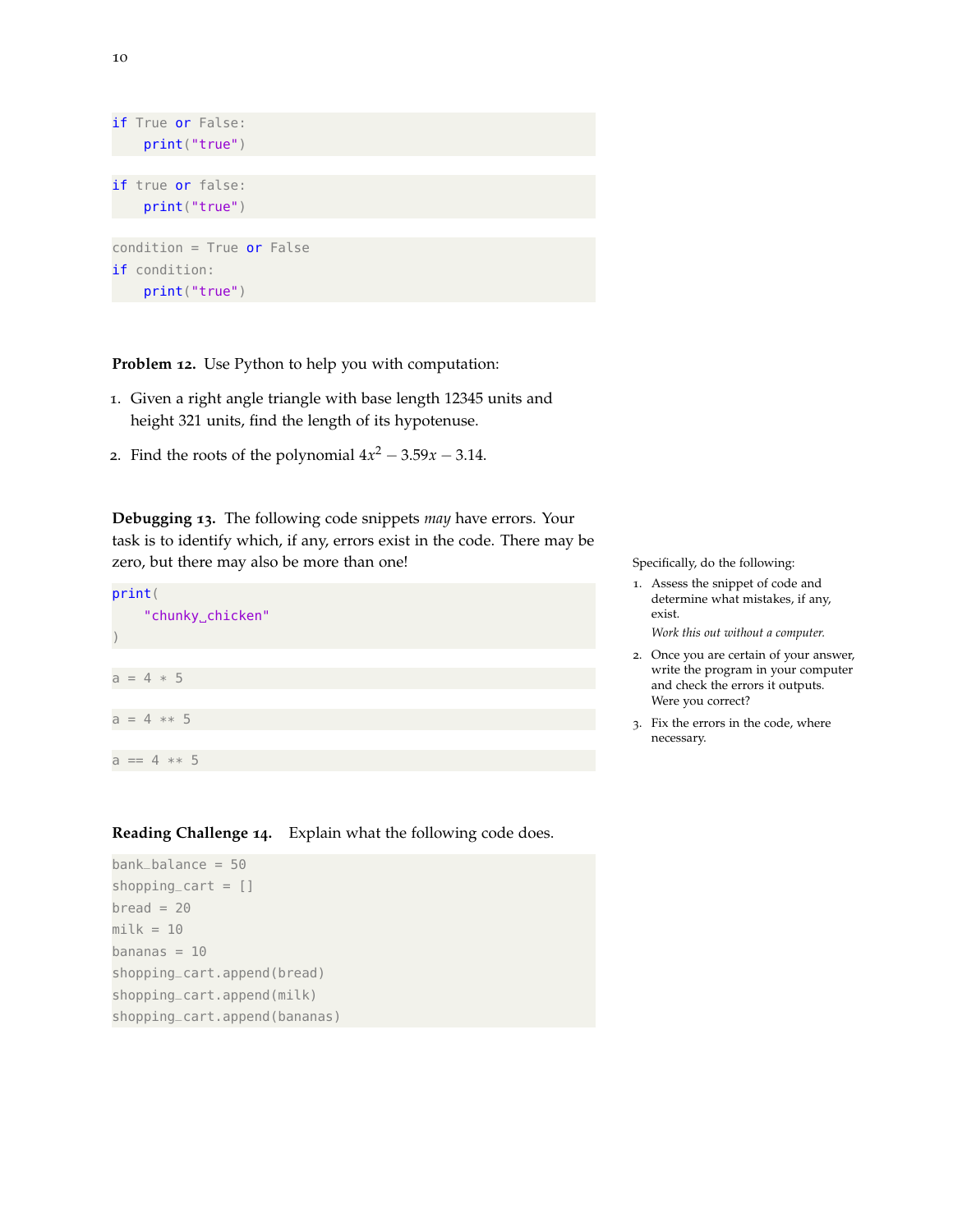**Reading Challenge 15.** Does list() make a new list, or cause an error?

shopping cart =  $list()$ bread, milk, bananas =  $20$ ,  $10$ ,  $10$ shopping\_cart.append(bread) shopping\_cart.append(milk) shopping\_cart.append(bananas)



Figure 2: Lists are the fundamental data structure in all programming languages; and they're a natural concept too: a list is just a box full of boxes which are ordered in a line.

### **Reading Challenge 16.** Which of the following is correct?

 $shopping\_cart = []$ bread, milk, bananas =  $20$ ,  $10$ ,  $10$ groceries = [bread] shopping\_cart.append(groceries[1])

 $shopping\_cart = []$ bread, milk, bananas =  $20$ ,  $10$ ,  $10$ groceries = [bread] shopping\_cart.append(groceries[0])

#### **Reading Challenge 17.**

bread, milk, bananas =  $20$ ,  $10$ ,  $10$ groceries =  $list()$ groceries.append(bread, milk, bananas)

### **Reading Challenge 18.**

bread, milk, bananas =  $20$ ,  $10$ ,  $10$ groceries = [bread, milk, bananas]  $bank_b$ alance = 50  $cost = groceries[0] + groceries[1] + groceries[2]$ bank\_balance -= cost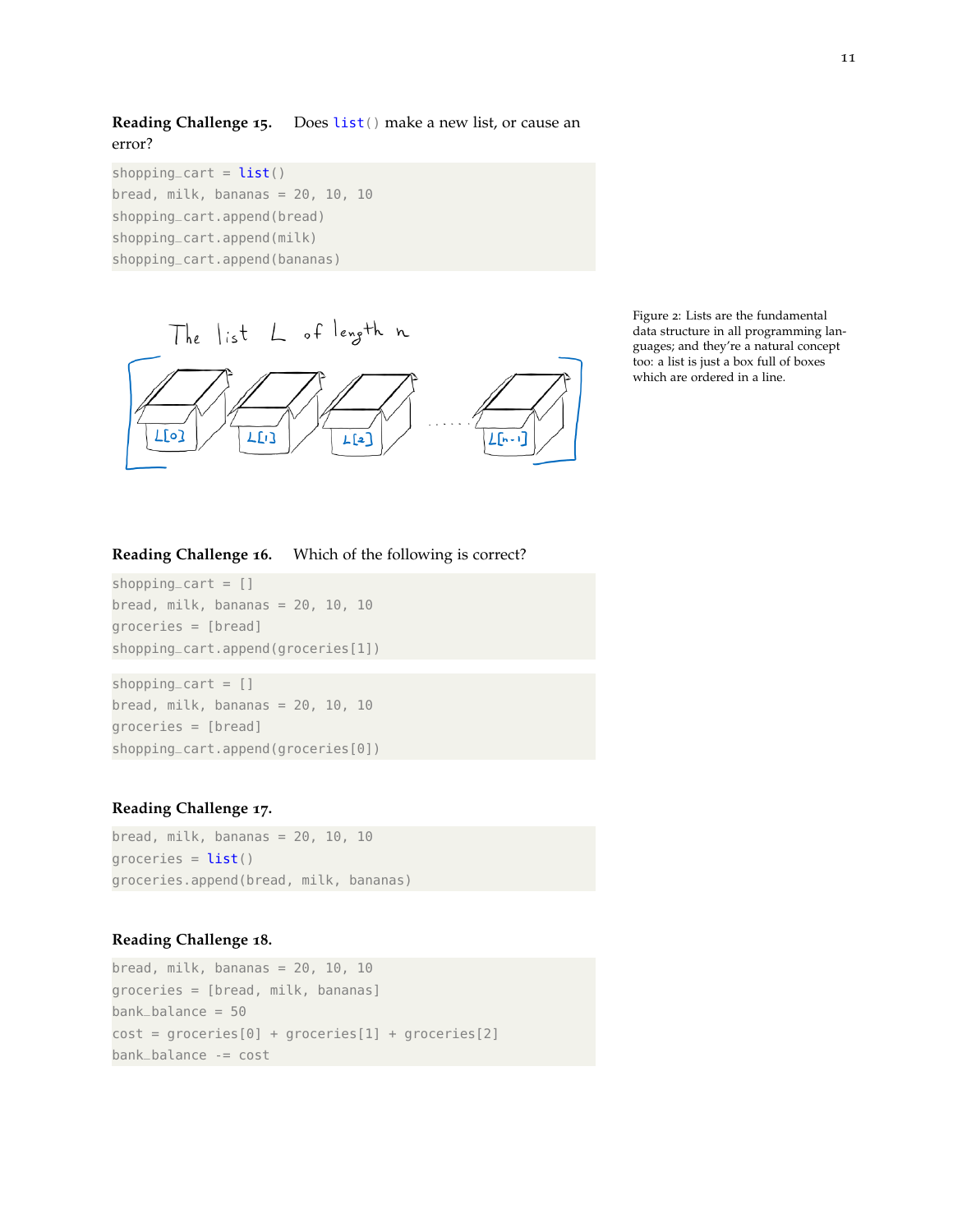# *Writing*

### **Problem 19.**

- 1. Initialise a list containing the first 10 even numbers.
- 2. Print out the second element, followed by the last element and the second last element.
	- Index the elements using their exact positions
	- Assign the variable l to be the length of the list. Use l to find the *last* element in the list.
	- Index the elements using negative indices
- 3. Print out the length of the list.

**Problem 20.** Given a list of integers, print the sum of its last two elements and then append it to the end of the list.

**Problem 21.** Do we actually understand lists?

- 1. Can a list contain other lists? Test yourself by trying to initialize a list which contains lists of integers (do so in the Python repl: just make the list up, it doesn't have to be long).
- 2. what is the type of the list you initialized?
- 3. can a list contain lists of lists of lists?
- 4. is [4, *True*] a valid list? Is this a good thing or a bad thing? Explain why and discuss this with your friends and with the tutors.
- 5. if a and b are two lists, what does  $a + b$  do? First think about it and *guess* the answer; then try it out with Python.

**Problem 22.** Using a for-loop, do the following:

- Write out the numbers between o and 9
- Write out the numbers between 1 and 10
- Write the numbers backwards between 1 and 10
- Write out all the even numbers between o and 50
- Write out all the odd numbers between 0 and 50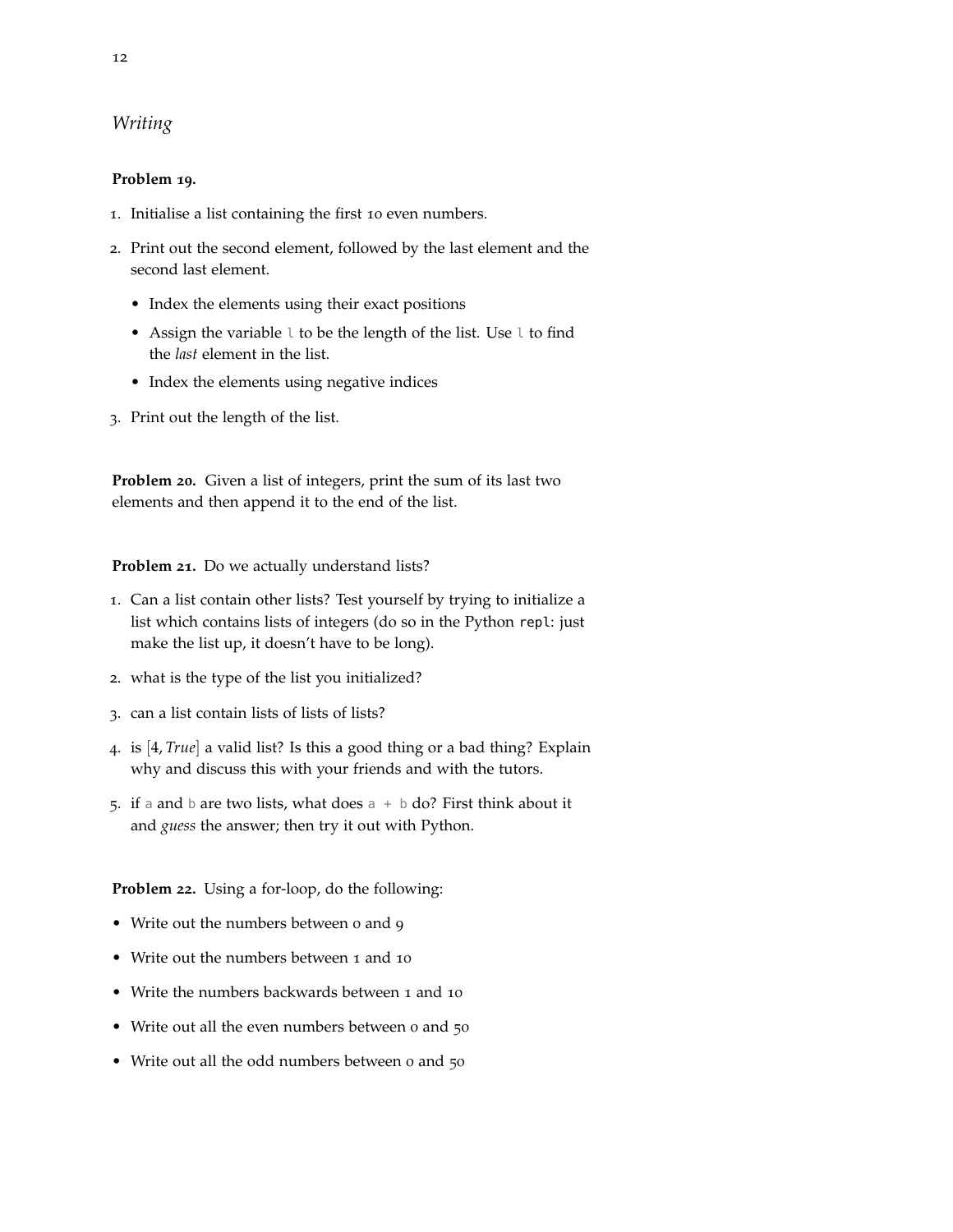- Write all the multiples of 7 less than 100
- Write out all the multiples of 10 counting down from 100 (including 0 and 100)

**Debugging 23.** The following code snippets *may* have errors. Your task is to identify which, if any, errors exist in the code. There may be zero, but there may also be more than one! Specifically, do the following:

```
for i in range(100):
    print x
```
**Problem 24.** Given an integer *n*, print all the numbers between 0 and *n* − 1. For example, if I give you 5, you print 01234 (*note that the numbers are all on the same line*).

**Problem 25.** Given a list of integers, print the sum of its last two elements and then append it to the end of the list.

**Problem 26.** Can you find all the even numbers less than 50 using for loop and range only? (tip: range(start, stop, step))

**Debugging 27.** The following code snippets *may* have errors. Your task is to identify which, if any, errors exist in the code. There may be zero, but there may also be more than one! Specifically, do the following:

```
for i in range():
    print(i)
for i in range(1, 10):
    print(i)
for i in range(1, 10, 4, 2):
   i = 5
```
- 1. Assess the snippet of code and determine what mistakes, if any, exist.
	- *Work this out without a computer.*
- 2. Once you are certain of your answer, write the program in your computer and check the errors it outputs. Were you correct?
- 3. Fix the errors in the code, where necessary.

- 1. Assess the snippet of code and determine what mistakes, if any, exist. *Work this out without a computer.*
- 2. Once you are certain of your answer, write the program in your computer and check the errors it outputs. Were you correct?
- 3. Fix the errors in the code, where necessary.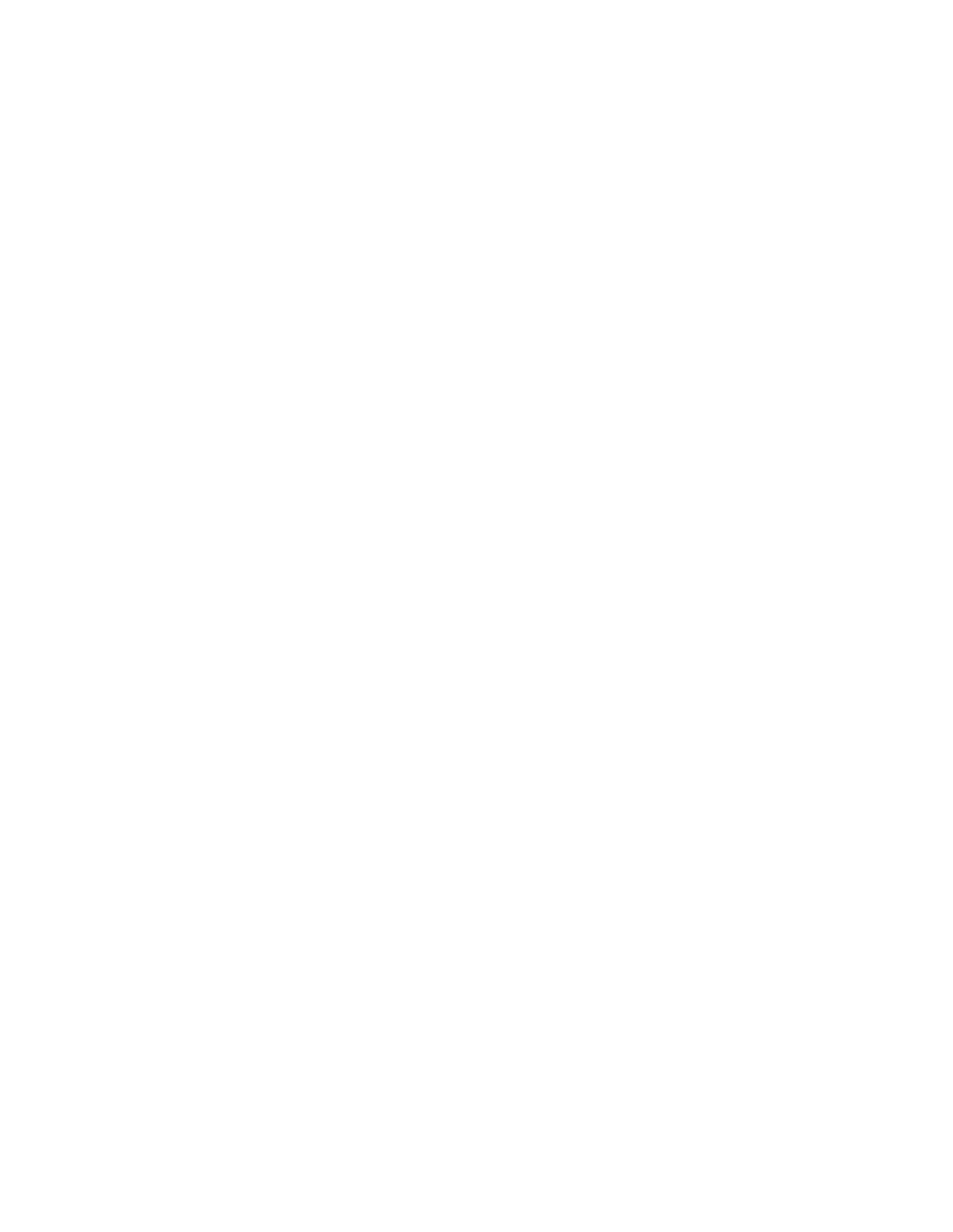# <span id="page-14-0"></span>*Becoming fluent in Python*

This chapter will consolidate the knowledge you just acquired. When learning a programming language, just like learning a natural language, you have to start by learning a few basic terms and learning some grammar before you can speak. However, after you've done this for while, there is nothing better but to try to speak and write as much as possible. The previous chapter taught you some of Python's *syntax* and *grammar* and introduced some the basic building blocks of the language (you will learn more in this section), now you need to practice "speaking" Python. To do so you need to start using Python for what it is best used: solving problems.

**Problem 28.** Use a for-loop to find the length of a list.

**Problem 29.** Given a list of integers, use a for-loop to find its maximum element; then do the same to find its minimum element.

**Problem 30.** Find the average of a list of integers.

**Problem 31.** Given a list of integers, can you find the runner-up? For example, given [2, 3, 3, 6, 4, 5], the maximum is 6 and the runner-up is 5.

<span id="page-14-1"></span>**Problem 32.** Suppose you are given the list [1, 1], if you add the last two numbers and append it to the list, the new list will be [1, 1, 2]. If you repeat this addition sequence on the new list three more times, you obtain  $\begin{bmatrix} 1, 1, 2, 3, 5, 8 \end{bmatrix}$ . Starting with  $\begin{bmatrix} 1, 1 \end{bmatrix}$ , can you print the resulting list if you carry out this addition sequence 50 times? *You've just printed the first 50 elements of the Fibonacci sequence.*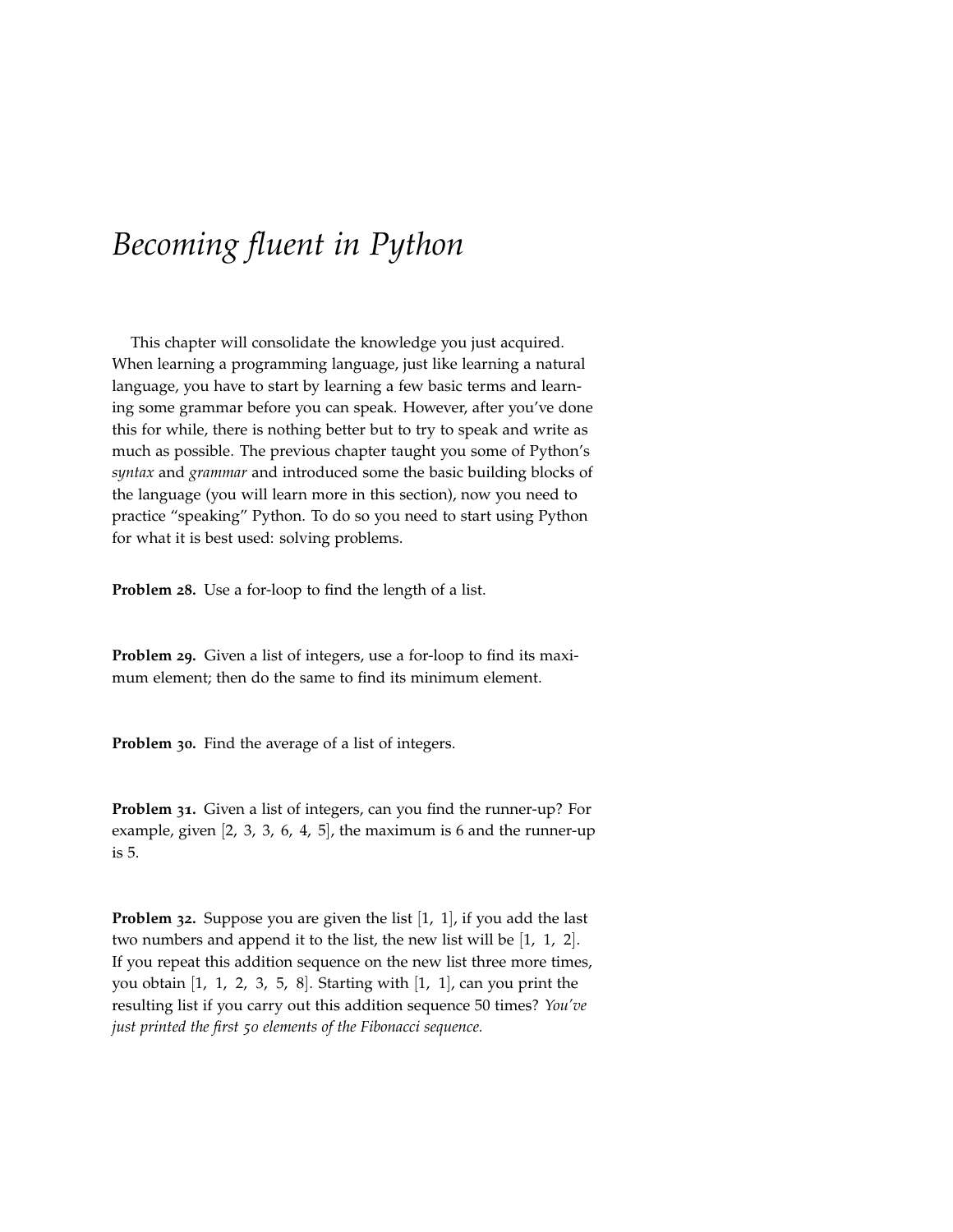**Problem 33.** Given two lists *L* and *R*, sum their elements in pairs using a for-loop; for example, if  $L = [1, 2, 3]$  and  $R = [3, 2, 1]$ , then their sum should be [4, 4, 4].

**Problem 34.** Given a square matrix of size  $N \times N$  represented as a list of list, print all the elements in its left diagonal. For example, given the  $3 \times 3$  matrix

$$
\left[ [11, 2, 4], [4, 5, 6], [10, 8, -12] \right]
$$

you are expected to print 11 5 − 12 (*note that the delimiter is space*). Can you find the sum of these elements?

**Problem 35.** Now print all the elements in its right diagonal. Can you find the sum of these elements?

**Problem 36.** What is the absolute difference between the sum of elements in the left diagonal and the sum of elements in the right diagonal?

**Problem 37.** Pair up corresponding entries from 2 lists to form a nested list of pairs.

**Problem 38.** Given a nested list of pairs separate the pair into individual lists.

**Problem 39.** Given a nested list flatten the list into a single list.

*If and Conditionals*

**Problem 40.** Given a list of integers, how many of its elements are positive, negative, and are zeros?

**Problem 41.** Given a list of integers, how many of its elements are multiples of 3? For example, given the list [5, 6, 9, 10, 15, 17, 18, 21], five of its elements are multiples of 3.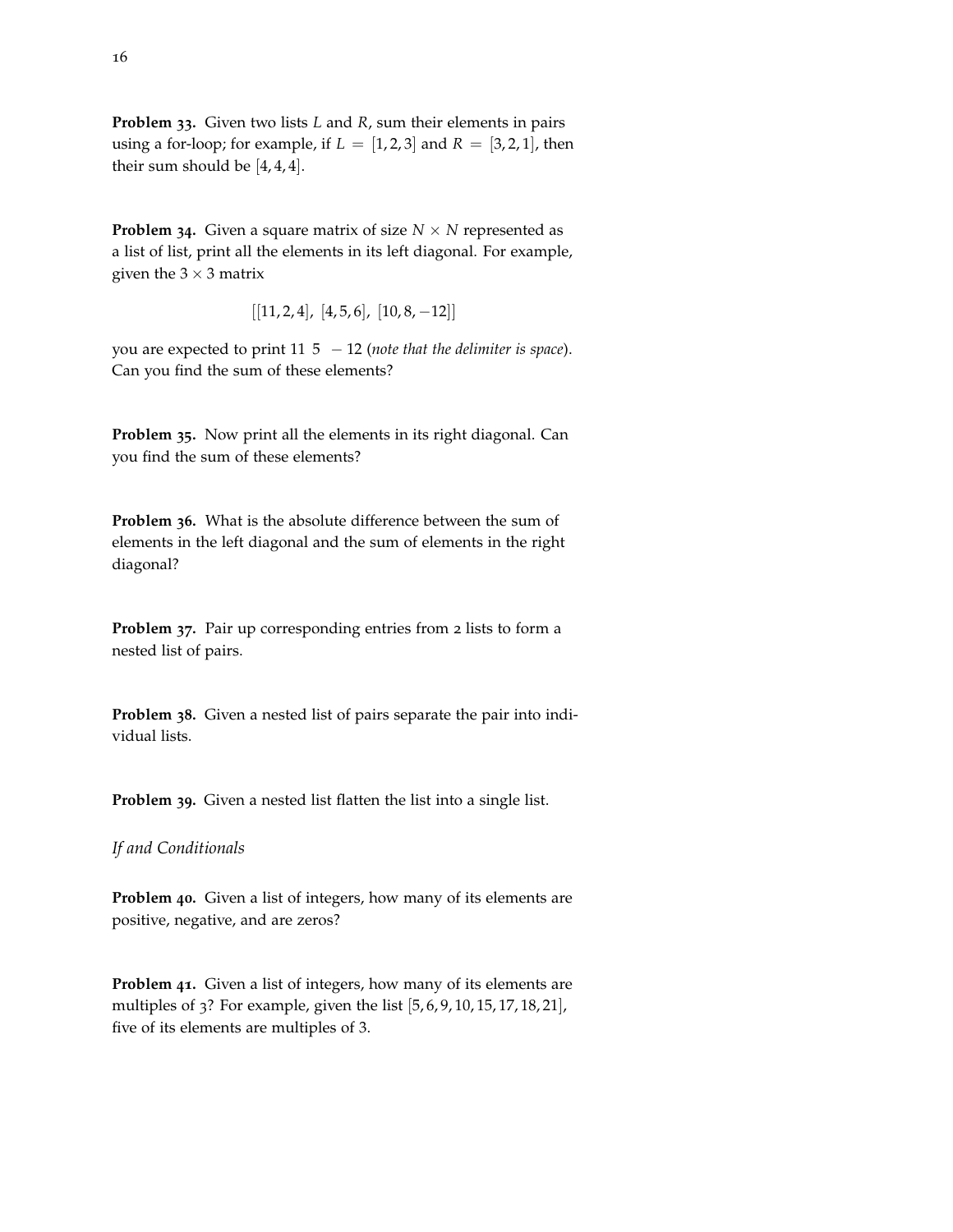**Problem 42.** Can you find all the numbers between 1 and 1000 that are multiples of 3?

**Problem 43.** Can you find all the numbers between 1 and 1000 that are multiples of 3 and 5?

**Problem 44.** Now print those numbers between 1 and 1000 that are both multiples of 3 and multiples of 5. Can you find the sum of these numbers?

**Problem 45.** Given an integer *N*, can you print all the numbers that are factors of *N* (excluding *N*)? Can you find the sum of these numbers?

**Problem 46.** Write a function that prompts the user for a positive number, if the sum of all the factors of that number equals *N*, print *your number N is a perfect number*; otherwise, print *your number N is not a perfect number*.

*Strings*

**Problem 47.** Write out all the characters in a string one per line

**Problem 48.** Write out all the characters backwards

**Problem 49.** Write out the first and the last, second and second last. . . .

**Problem 50.** Write a program which checks if a string is palindromic.

**Problem 51.** You are given an un-ordered array consisting of integers without any duplicates. You are allowed to swap any two elements. You need to find the minimum number of swaps required to sort the array in ascending order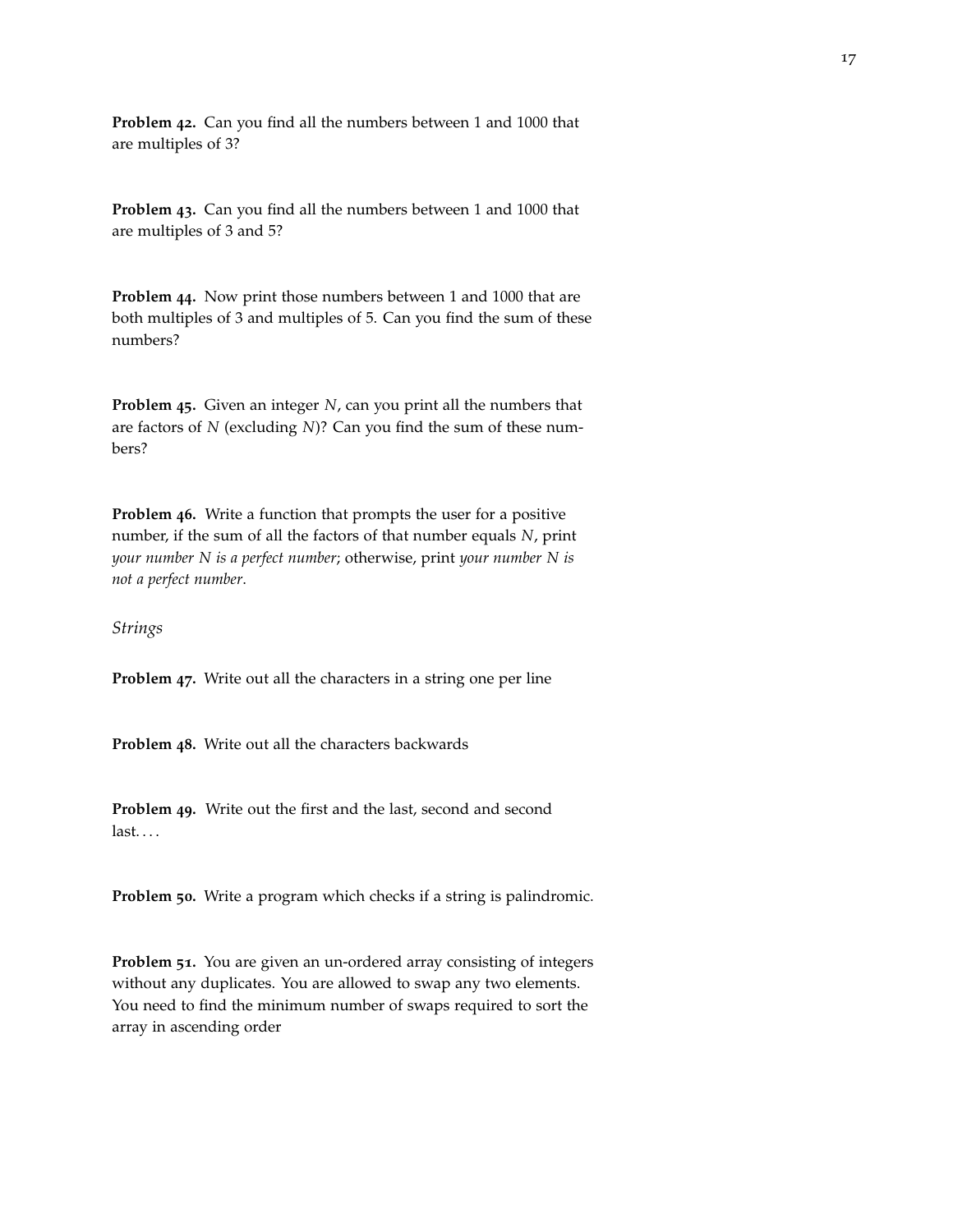**Problem 52.** Two strings are anagrams of each other if the letters of one string can be rearranged to form the other string.

Given two strings, *a* and *b*, that may or may not be of the same length, determine the minimum number of character deletions required to make *a* and *b* anagrams. Any characters can be deleted from either of the strings.

**Problem 53.** Two strings are anagrams of each other if the letters of one string can be rearranged to form the other string. Given a string, find the number of pairs of sub-strings of the string that are anagrams of each other.

**Problem 54.** You are given 3 strings: *f* , *s*, and *t*. *t* is said to be a shuffle of *f* and *s* if it can be formed by interleaving the characters of *f* and *s* in a way that maintains the left to right ordering of the characters from each string.

For example, given  $f =$  "abc" and  $s =$  "def",  $t =$  "dabecf" is a valid shuffle since it preserves the character ordering of *f* and *s*. So, given these 3 strings write a program that detects whether the third string is a valid shuffle of first and second.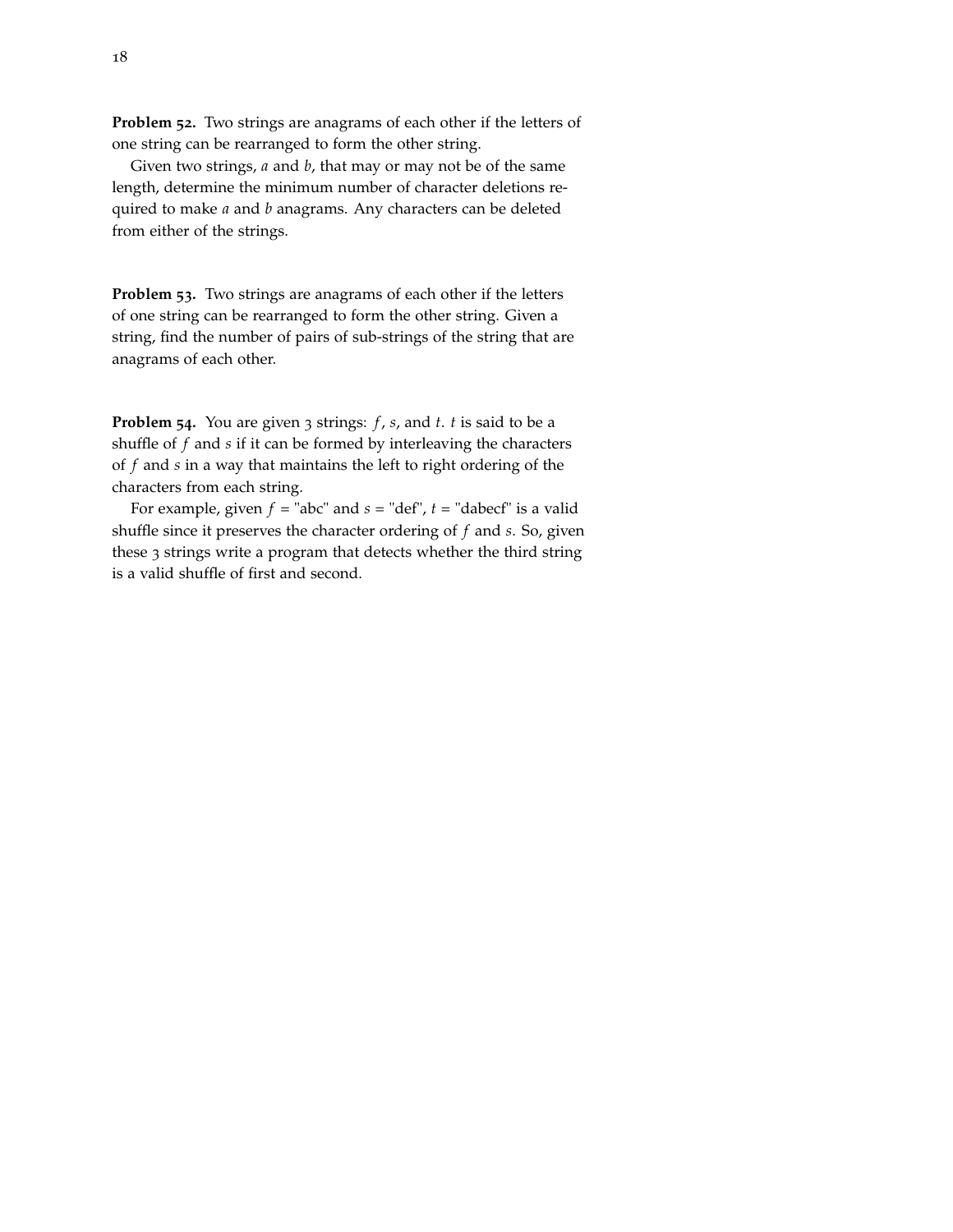# <span id="page-18-0"></span>*Becoming a Python Poet*

Now that you've learned how to write, you need to learn how to write beautifully. This chapter will teach you how to correct your own mistakes (*debugging*) and it will introduce the concept of a *function*. These new ideas will allow you to make your programs neat and tidy and this will, in turn, allow you to solve more complicated and more challenging problems. The chapter will end with a series of more challenging problems which will force you to bring all your learning together before you face the second part of this course.

**Problem 55.** Consider the following code snippet and do the following:

- 1. write down (on paper) exactly what each line of the code does and state which words are Python keywords
- 2. why are certain parts of the code indented and others are not?
- 3. identify (i.e. write down) which lines of code are part of the body of a conditional statement.
- 4. identify which parts of code define functions, which parts are in a function definition and which parts of the code are not in a function definition
- 5. explain why one would want to write a function; what is a function and what is it for? (Hint: if we had not defined the function "cod", would we have written more or less code?)
- 6. what does the "return" keyword do? What do you think would happen if we removed the third line of code? (take a guess, we don't expect you to know; however, guessing is an important part of learning!)
- 7. what differences are there between the variable "eleven" and the variable "twelve"?

.



Figure 3: A toaster seen as a *function* which takes as *input* some bread and *returns* as output some toast.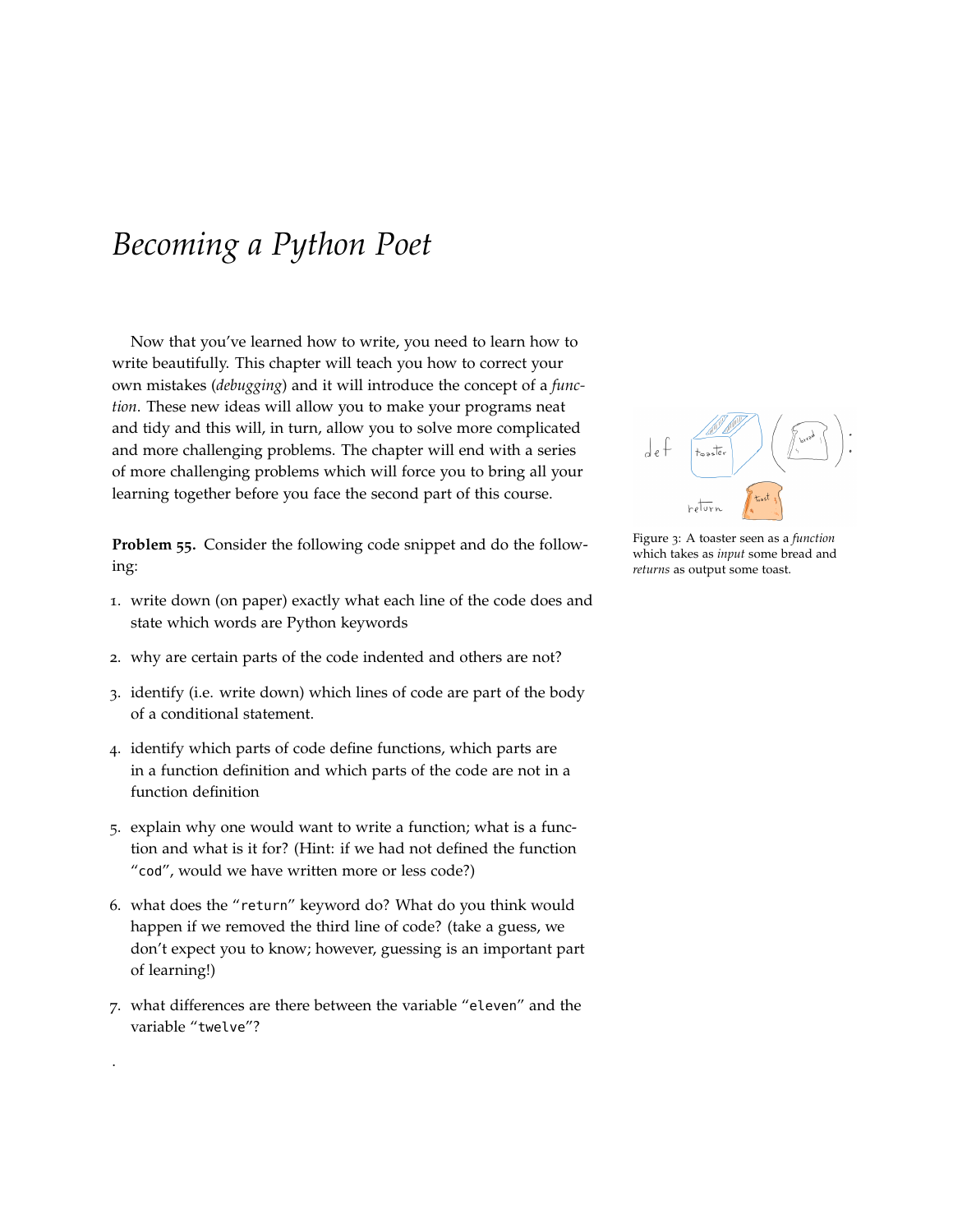```
def addthree(x,y,z):
  the<br>Result = x+y+zreturn theResult
def cod(animal):
    if(animal == "dog"):
        return "your_dog_is_a_cat"
    elif(animal == "cat"):
        return "your_cat_is_a_dog"
    else: return "all_animals_are_either_cats_or_dogs"
cat = "elephant"
eleven = 12
twelve = "11"if(eleven < 11):cat = cod("sheep")else:
    cat = cod("dog")x = addThree(1, 2, 3)
```
**Debugging 56.** The following code snippets *may* have errors. Your task is to identify which, if any, errors exist in the code. There may be zero, but there may also be more than one! Specifically, do the following:



**Problem 57.** The following function takes as input two parameters: an integer *a* and a list of integers *b*. Your tasks are:

- 1. for each line in the following function, write down on a piece of paper **exactly** what it will do as it is executed. Use the correct terminology for the components you refer to in the line. An explanation of the first line is given, as an example,
- 2. write down what the final output of the program is when we run  $foo(10, [1, 4, 2]).$

- 1. Assess the snippet of code and determine what mistakes, if any, exist. *Work this out without a computer.*
- 2. Once you are certain of your answer, write the program in your computer and check the errors it outputs. Were you correct?
- 3. Fix the errors in the code, where necessary.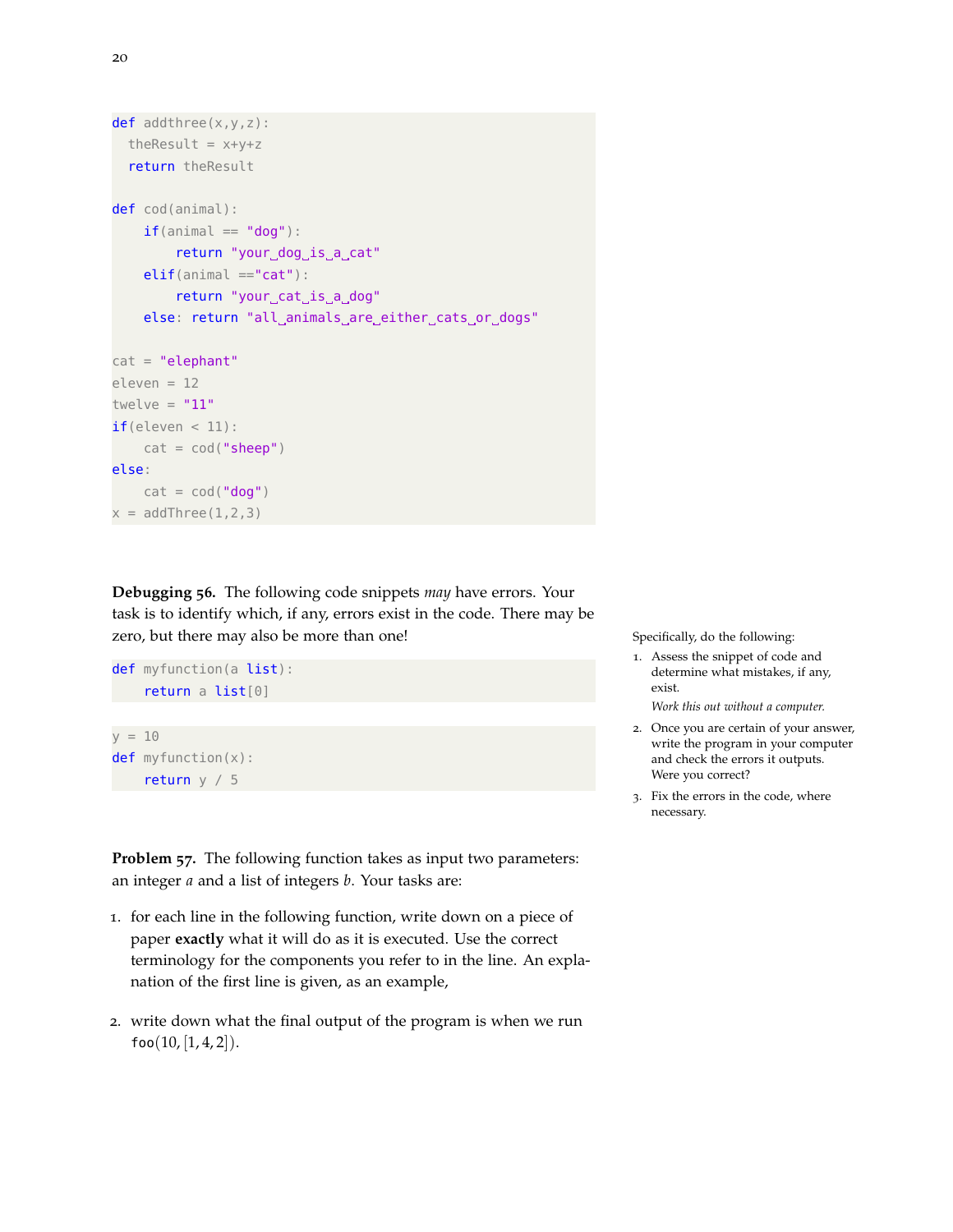```
def foo(a,b): # define a function 'foo' with 2 params.: 'a'
    & 'b'
 ell = len(b)for i in range(ell):
   b[i] = b[i] - aa = a - b[i]return b
```
**Problem 58.** Write a function that reads two integers representing a month and day and prints the season for that month and day.

**Debugging 59.** The following code snippets *may* have errors. Your task is to identify which, if any, errors exist in the code. There may be zero, but there may also be more than one! Specifically, do the following:

```
def myfunction:
    return 5
```
**Problem 60.** At normal atmospheric pressure, water changes state to a solid at 0*C* or below and a gas at 100*C* or above. It remains a liquid at any other temperature.

Write a function that will return "solid", "liquid" or "gas" to the user depending on the temperature they enter.

**Problem 61.** Write a function, called middle, which returns the element in the middle of the list.

If the list has an even number of elements, you may decide what to do.

**Problem 62.** Write a function, called first, which takes as arguments a list and an integer and which returns the first n elements of  $e$ lems<sup>1</sup>.

**Problem 63.** Given two sides of a triangle write a function to work out the size of the angle.

**Problem 64.** Write two functions called 'addLists' and 'weirdListAdding' which both take a **list of lists of integers** as input. Do so in such a way that:

1. Assess the snippet of code and determine what mistakes, if any, exist.

*Work this out without a computer.*

- 2. Once you are certain of your answer, write the program in your computer and check the errors it outputs. Were you correct?
- 3. Fix the errors in the code, where necessary.

<sup>1</sup> Consider: what happens if n is bigger than len(elems)?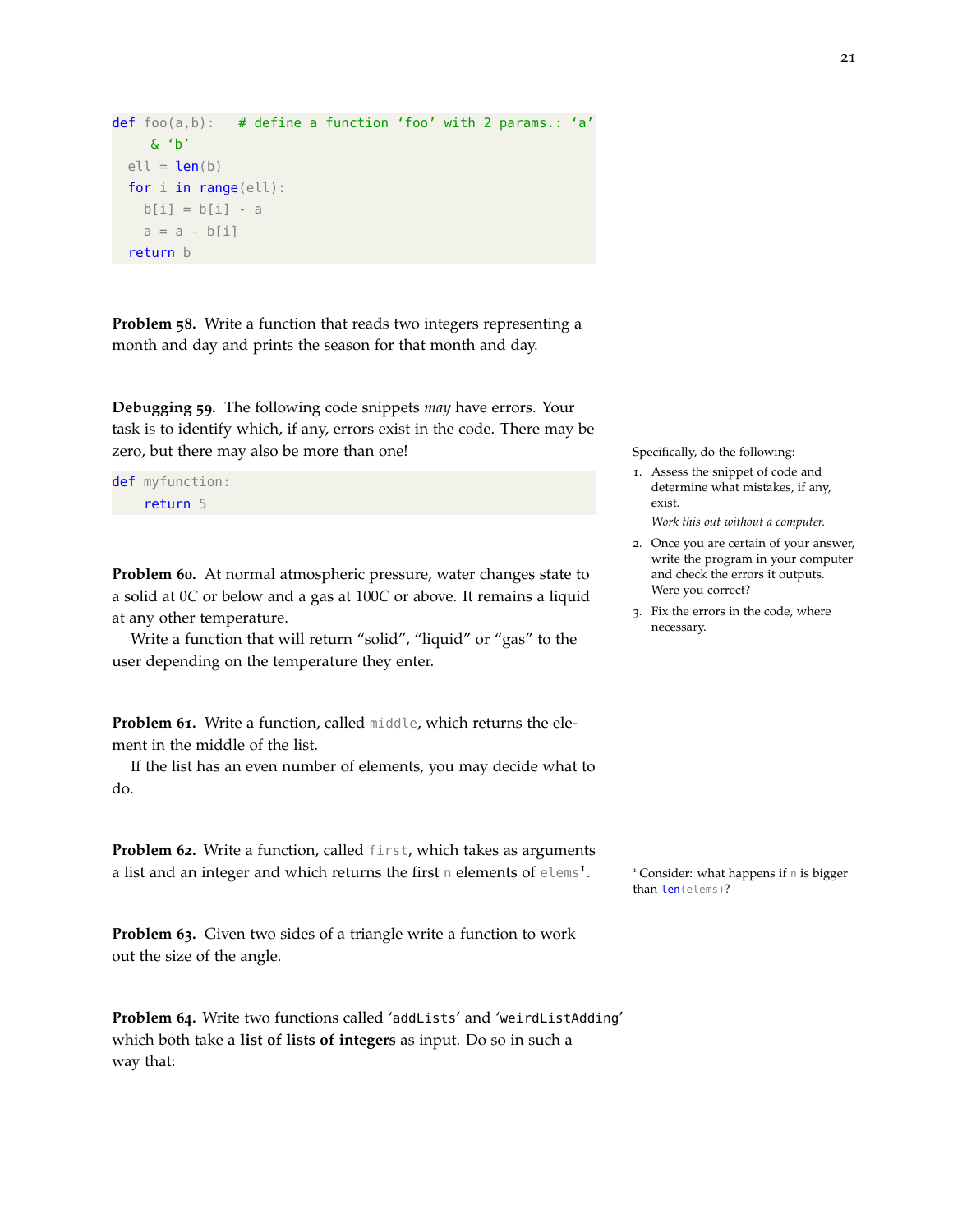- 1. 'addLists' uses the function you defined in problem [33](#page-14-1) to add all the elements of the input list.
- 2. 'weirdListAdding' does the same as 'addLists', except, before it adds the elements of the input list, it reverses all of the elements of the input list (you can reverse lists using the function you defined in problem **??**)

**Problem 65.** Using a for loop and a list, write a function called mymap which takes two arguments — a function, and a list — and returns that function applied to all of the elements in the list. For example:

```
my_{\text{list}} = [1, 2, 3]def double(x):return x*2
# We want mymap to be written so that:
output = mymap([1,2,3], double) # returns the list [2, 4, 4]6]
```
**Problem 66.** Sometimes we have big lists with lots of elements, but we only want certain ones. We can write a test to see whether a given element is one we want. For example, if we wanted to filter our list so it only contained even numbers, we could first write the following function to test a single element of the list:

```
def isEven(number):
    if number % 2 == 0:
        return True
    else:
        return False
```
... and then another function to apply the function to our list<sup>2</sup>.

Your challenge is to write this function, called myfilter, which takes two arguments: a list to filter, and a function which will return True if the item is to be kept, and False if it is to be thrown out. For example:

```
def isEven(number):
    return number % 2 == 0myfilter([3, 2, 5, 4, 6, 7, 1, 2], isEven). # Should return
[2, 4, 6, 2].
```
<sup>2</sup> Fun fact! A function like isEven which takes an argument and returns either True or False is called a Predicate.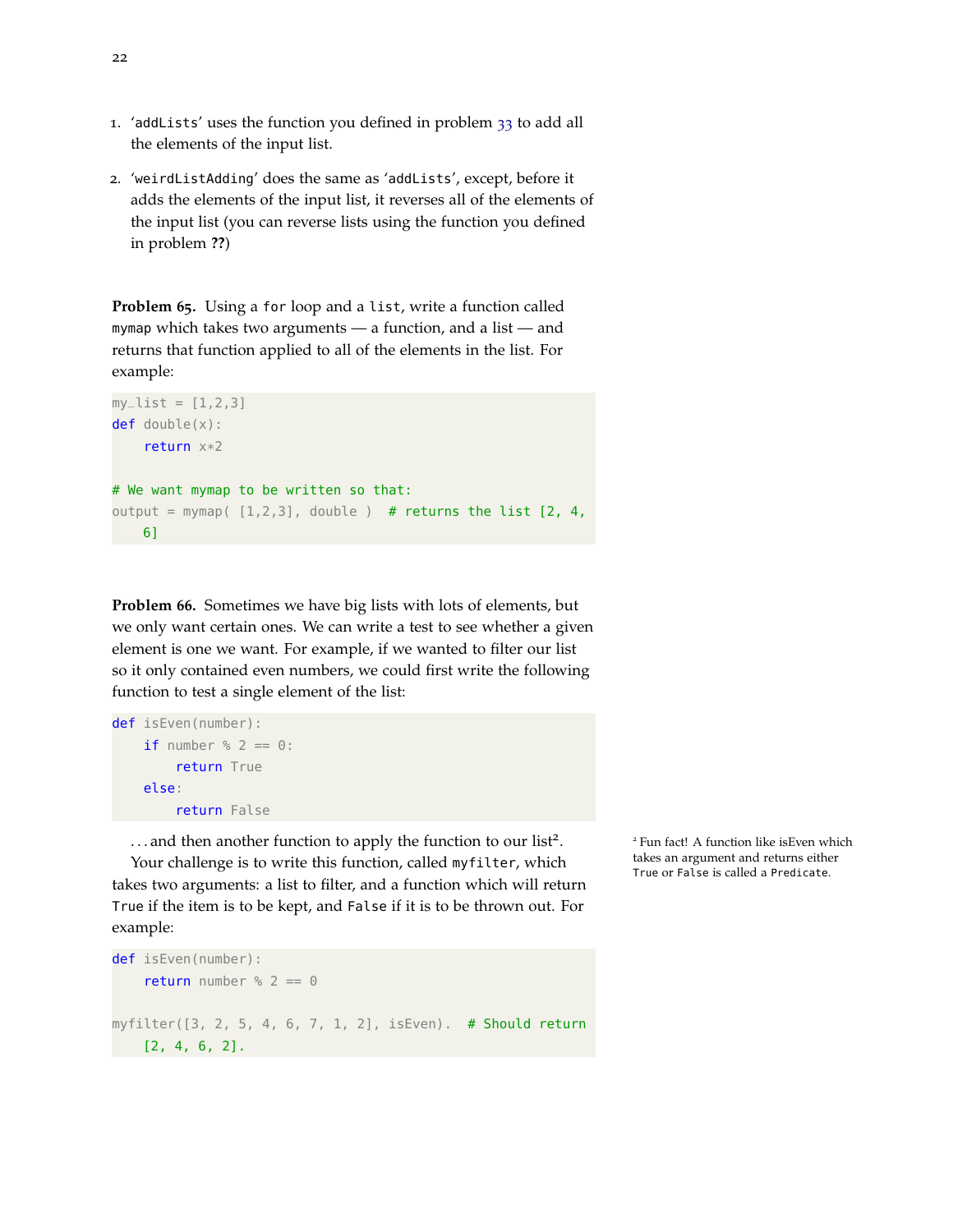**Problem 67.** Write a function to read in a string and return a string without punctuation.

**Problem 68.** Write a function which, given a string as input, returns a list of the words it contains.

**Problem 69.** Write a function to remove any words beginning with the letter *b* from a list.

**Reading Challenge 70.** This is a complicated one. Assume should\_apply and to\_apply are functions, and vars is a list. Can you work out what this function is intended to do?

```
def f(should_apply, to_apply, vars):
    output = list()for item in vars:
        if not should_apply(item):
            output.append(item)
        else:
            output.append(to_apply(item))
    return output
```
### *Review: Harder Questions*

#### **Problem 71.**

- 1. Write a function which removes duplicate elements from a list.
- 2. Write a function that returns the intersection of two lists (without duplicates)
- 3. Write a function which takes as input two lists and removes from the first list all the elements which it shares with the second.
- 4. Write a function which takes as input two lists and returns a list containing their union (without duplicates).
- 5. Write a function that returns the symmetric difference of two lists.

**Problem 72.** Write a game of hangman. Here are some steps:

1. Take a string and print out a dash for each character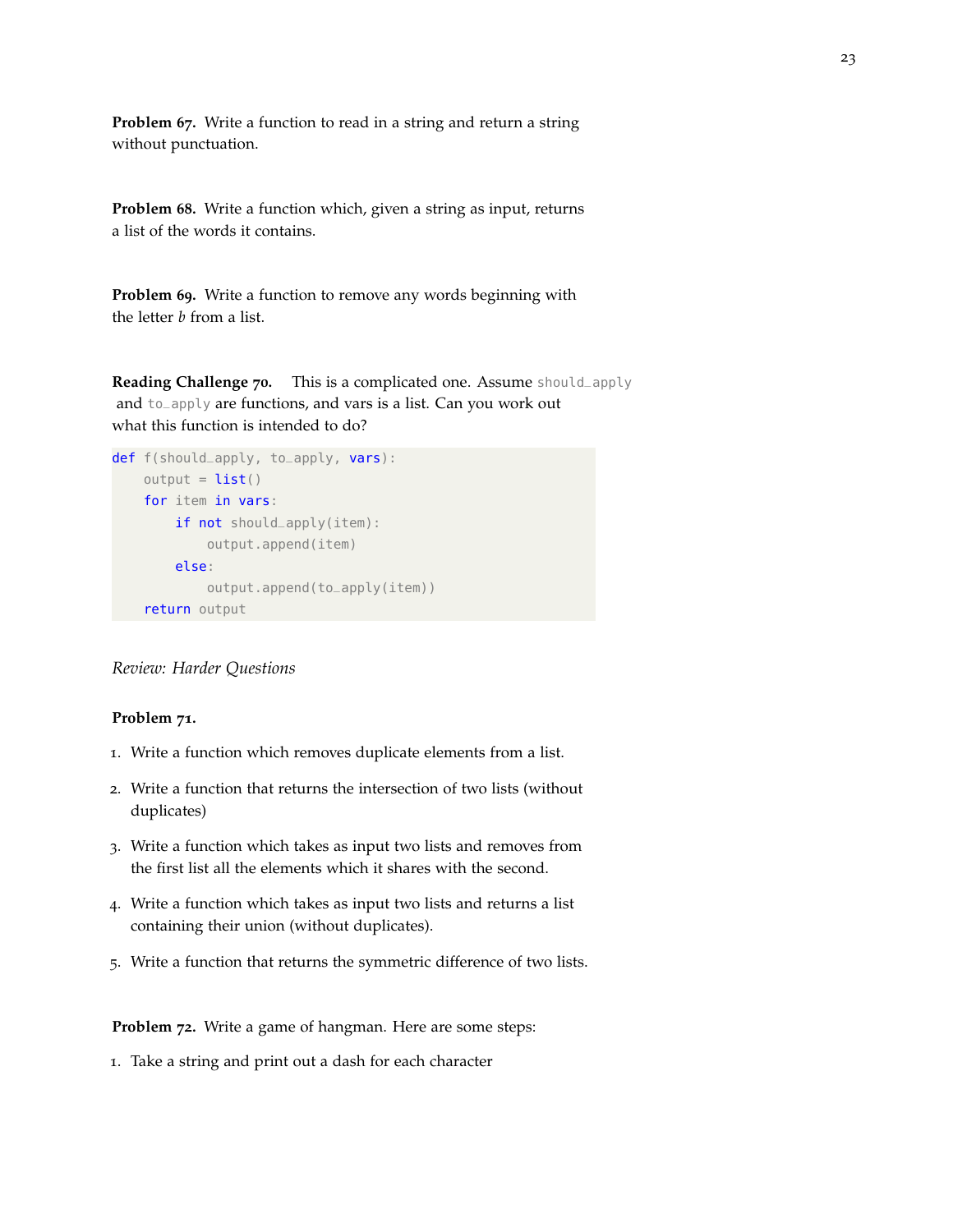- 2. Take a string and a letter and print out every occurrence (in place) of the letter in the string and a dash in the place of every other character
- 3. Take a string and print out a dash for each character. Ask the user to input a letter if the letter appears in the string print out the sting with every occurrence (in place) of the letter and a dash in the place of every other character.

**Problem 73.** In cryptography, a Caesar cipher<sup>3</sup> is one of the simplest and most widely known encryption techniques. It is a type of substitution cipher in which each letter in the original text — referred to as the "plaintext" — is replaced by a letter some fixed number of positions down the alphabet. You can read more about Ceaser ci-

Write two functions: encryptCaesar and decryptCaesar which, the phers [at this page.](https://simple.wikipedia.org/wiki/Caesar_cipher) given an integer *n*, encrypt and decrypt (respectively) an input string.

**Problem 74.** In English, the frequencies of the occurrence of the letters of the alphabet in known words are as follows (in alphabetical order)

[8.167, 1.492, 2.782, 4.253, 12.702, 2.228, 2.015, 6.094, 6.966, 0.153, 0.772, 4.025, 2.406, 6.749, 7.507, 1.929, 0.095, 5.987, 6.327, 9.056, 2.758, 0.978, 2.360, 0.150, 1.974, 0.074].

Use this information to crack the encryption of a string where the encryption is known to be done using a Caesar Cypher.

<sup>3</sup> Also known as Caesar's cipher, the shift cipher, Caesar's code or Caesar shift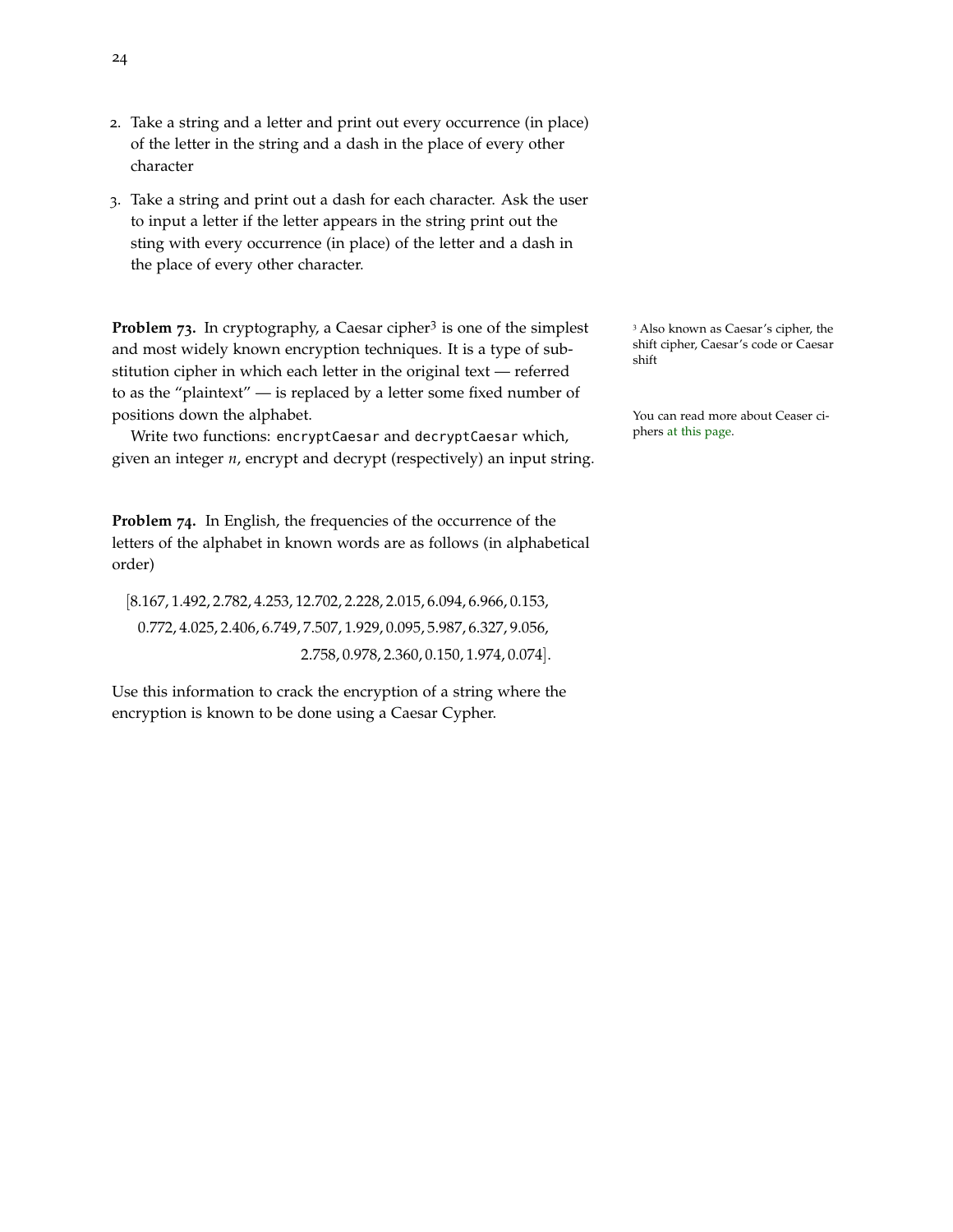# <span id="page-24-0"></span>*Fundamentals for the Advanced User*

# *Dictionaries*



Figure 4: Two perspectives on a dictionary: in Python, in "real" life. Oil on canvas, circa 1492, artist unknown provided to the gallery of PWSA by an anonymous donation.

Dictionaries are usually described by computer scientists as a data structure containing "key-value pairs". This means that dictionaries contain combinations of "keys", which are unique, and "values", which the dictionary remembers as being related to the key in some way. For example, a phone book could be considered a "dictionary" of people's names to people's phone numbers: the names are unique "keys", and by selecting a key, we can find the "value" related to it; here, a phone number.

In a way, dictionaries are similar to lists: a list relates a number to a value (where the number is an index in the list). So, the list:

["chunky", "bacon", "is", "tasty"]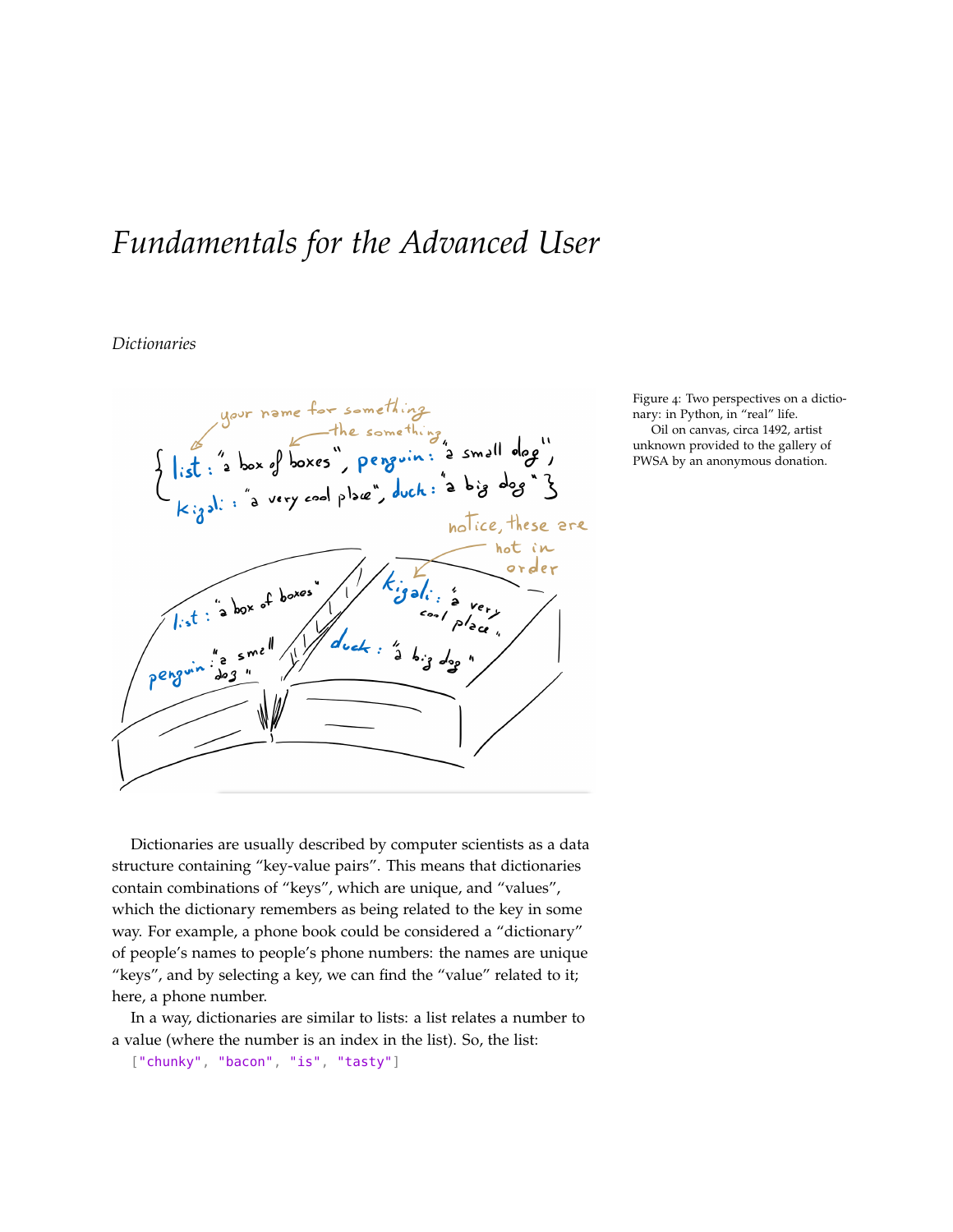relates the index, 2, to the value "is". This is more or less equivalent to the dictionary:

{0:"chunky", 1:"bacon", 2:"is", 3:"tasty"}

Dictionaries can accept almost any type of key and value. One exception is that dictionaries are not valid keys. They are valid values, for example!

**Reading Challenge 75.** Describe (in words, written on paper or in a text file) what kind of dictionary the following code snippets define.

```
phonebook = dict()phonebook['John_Paul"] = 07924316548phonebook['Fionualla_Johnson''] = 07439532325shopping_list = \{\}shopping_list["tinned_food"] = ['tomatoes", "beans", "tuna"]shopping_list["vegetables"] = ["yam", "potato", "tomatoes"]
doubled_numbers = {2:4, 3:6, 8:16, 25:50}
hotel = \{\}floor_1 = \{101: "Mr._Akeyu", 103: "Dr._Praise_Adeimo"\}floor_2 = \{202: "Dr._Kitty_<del>Meeks"</del> \}floor_3 = \{\} # This floor is empty!
```
 $hotel["floor_1"] = floor_1$  $hotel["floor_2"] = floor_2$  $hotel["floor_3"] = floor_3$ 

 $hotel["floor_4"] = {401: "Dr._Jim_Storer", 402: "Joe.]}$ Gallagher", 405: "Nicola\_Sturgeon"}

**Problem 76.** Write a dictionary which takes strings as their keys

**Problem 77.** Write a function that takes the dictionary and prints it out, the keyword followed by the numbers in the list(not in the list)

**Problem 78.** Write a function of your choosing which takes and returns a number (such as def double(x): return  $x*2$ ).

Write another function which checks to see whether the input has been seen before. If it has not, use the function to calculate the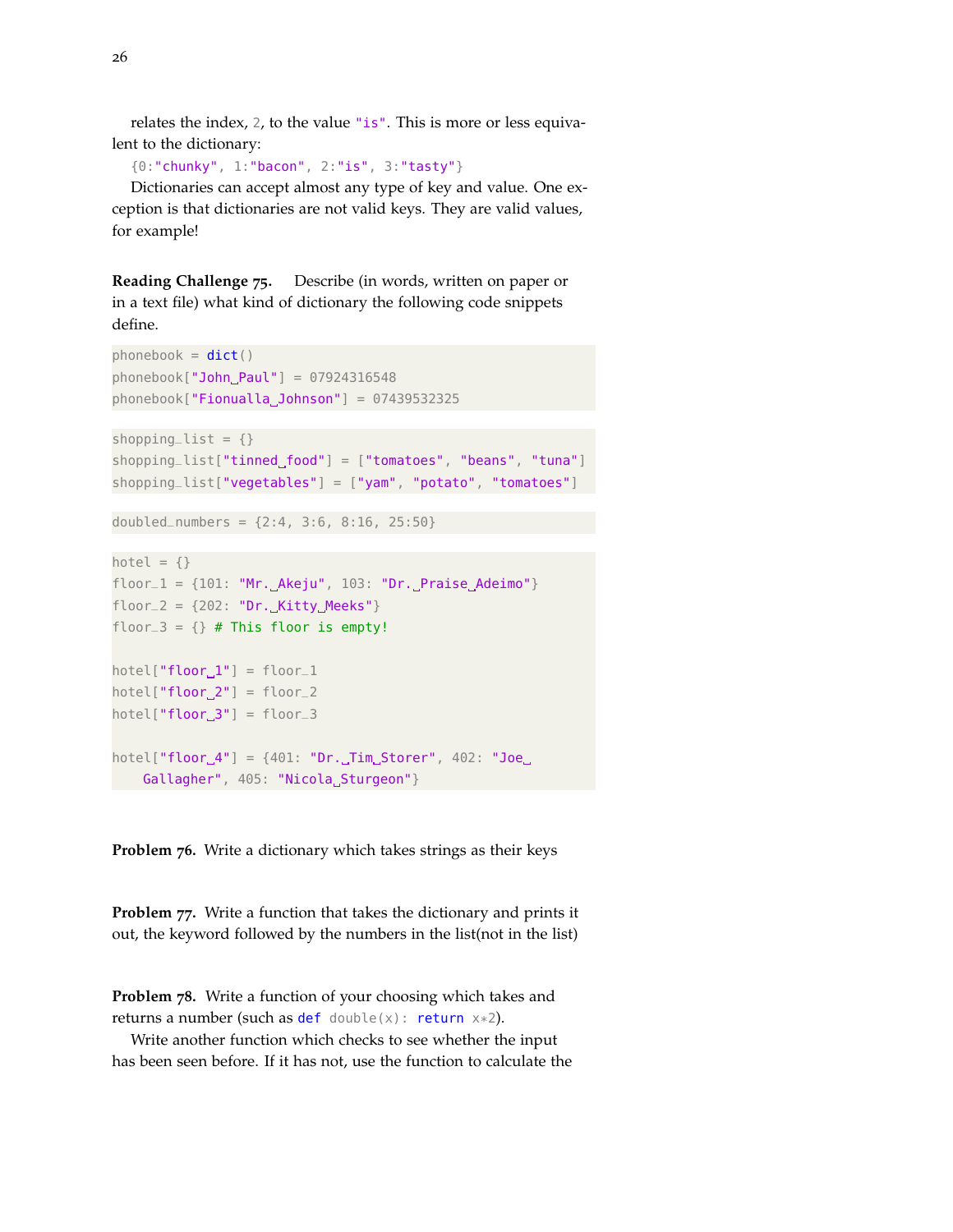result and *save the calculation in a dictionary*, where the key is the input and the value is the result. If it has been seen already, look up the result in the dictionary. For the double function given as an example, you should be able to build the relevant dictionary from the reading problems at the beginning of this section. This technique is usually referred to as<br>  $\frac{1}{2}$ 

Once you have solved this problem, consider other functions you could have written. Are there situations where this technique could make your programs more elegant or quicker? What are those situations? Discuss with a tutor if you can get their attention.

#### *Thinking with Data Structures*

**Problem 79.** Represent a family tree as a data structure — you may choose which — and then do the following:

- Write a function to return a person's parents
- Write a function to return a person's children
- Write a function to return a person's siblings
- Write a function to return a person's aunt's and uncles
- Write a function to return a person's cousins
- Write a function to return a person's is a direct ancestor of another person.

#### *Randomness*

<span id="page-26-0"></span>**Problem 80.** Write a function called 'crazyCoin' which, given an integer *n* as input, returns "Heads" *n*% of the time and "Tails" the other times.

### **Problem 81.** Write a function which

- generates a random positive integer (call it *n*) less than 100
- generates a list (call it 'crazyCoinTosses') containing *n* 'coin tosses' (where each 'coin toss' is obtained by using the function defined in problem [80](#page-26-0) with input *n*).

**Problem 82.** Write a function which randomly shuffles a list.

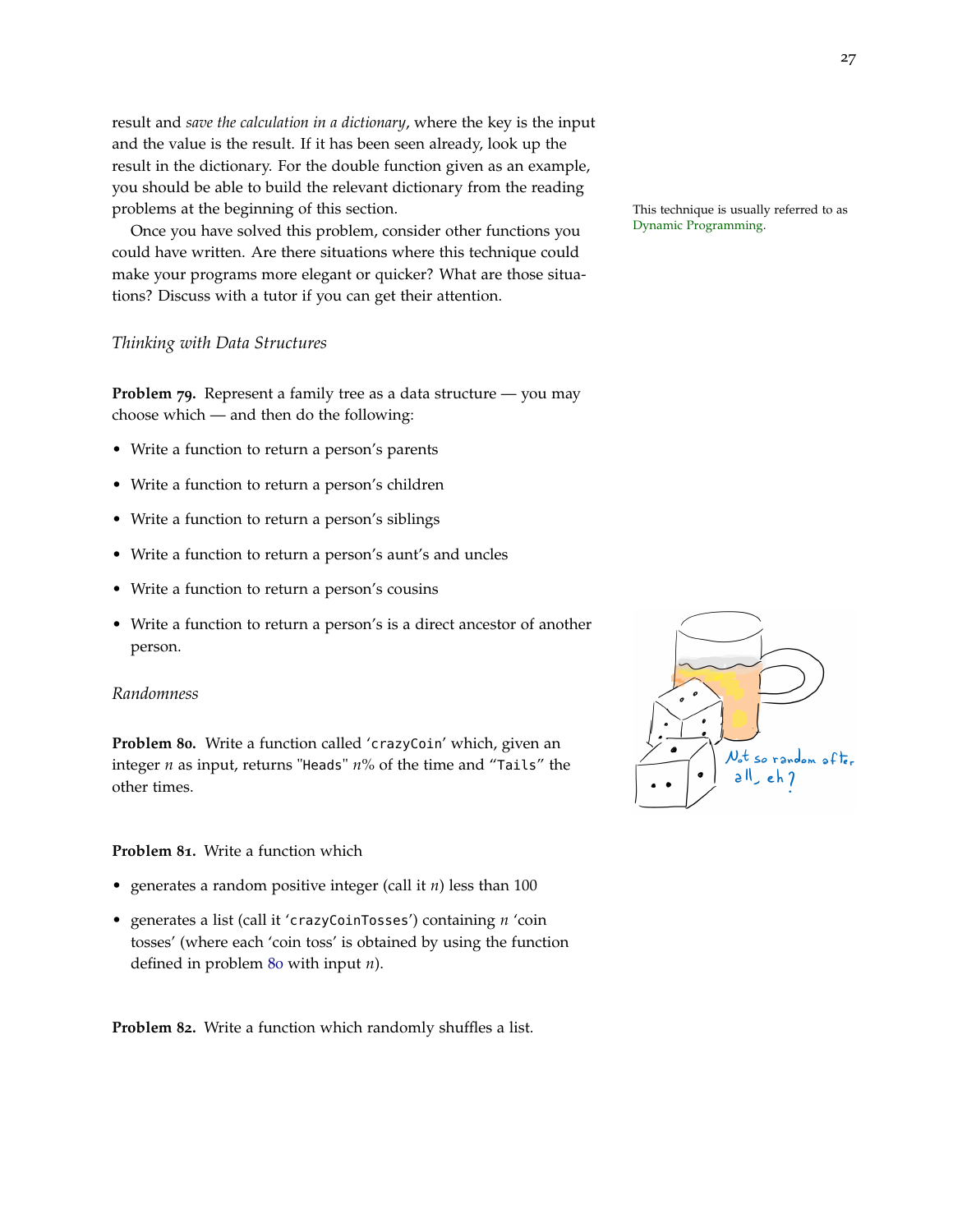**Problem 83.** Given a list  $L = [c_1, ..., c_n]$  of *n* distinct characters, write a program which generates a random string *s* such that every character of *s* is an element of *L* and such that character *c<sup>i</sup>* occurs *i* times in *s*.

**Problem 84.** Write a function called 'rps' which takes as input a string *x* and then generates a random string of either 'rock", "paper" and "scissors" and then: if *x* is one of 'rock", "paper" or "scissors", then 'rps' returns "you" if *x* wins the rock-paper-scissors game and "me" otherwise; if *x* is **not** one of 'rock", "paper" or "scissors", then 'rps' returns "I don't think you know how to play this game...".

**Problem 85.** Prompt the user for an input within a range. Check that the input is within the required range. If it is not keep prompting the user until it is acceptable.

**Problem 86.** Create a list of 10 random numbers without repetition.

**Problem 87.** Write two functions called toDecimal and toBinary such that the first converts decimal numbers to binary and the second converts binary numbers to decimal.

**Problem 88.** Guessing game

*File Input Output*

**Problem 89.** Write a function that reads in a text from a file

*Data Science Fundamentals*

*Numpy*

**Problem 90.** Snail dataset (same as last year) can be a good introduction to indexing, slicing, calculating average, max, etc.

*Matplotlib*

**Problem 91.** Choosing the most appropriate visualisation for a range of datasets.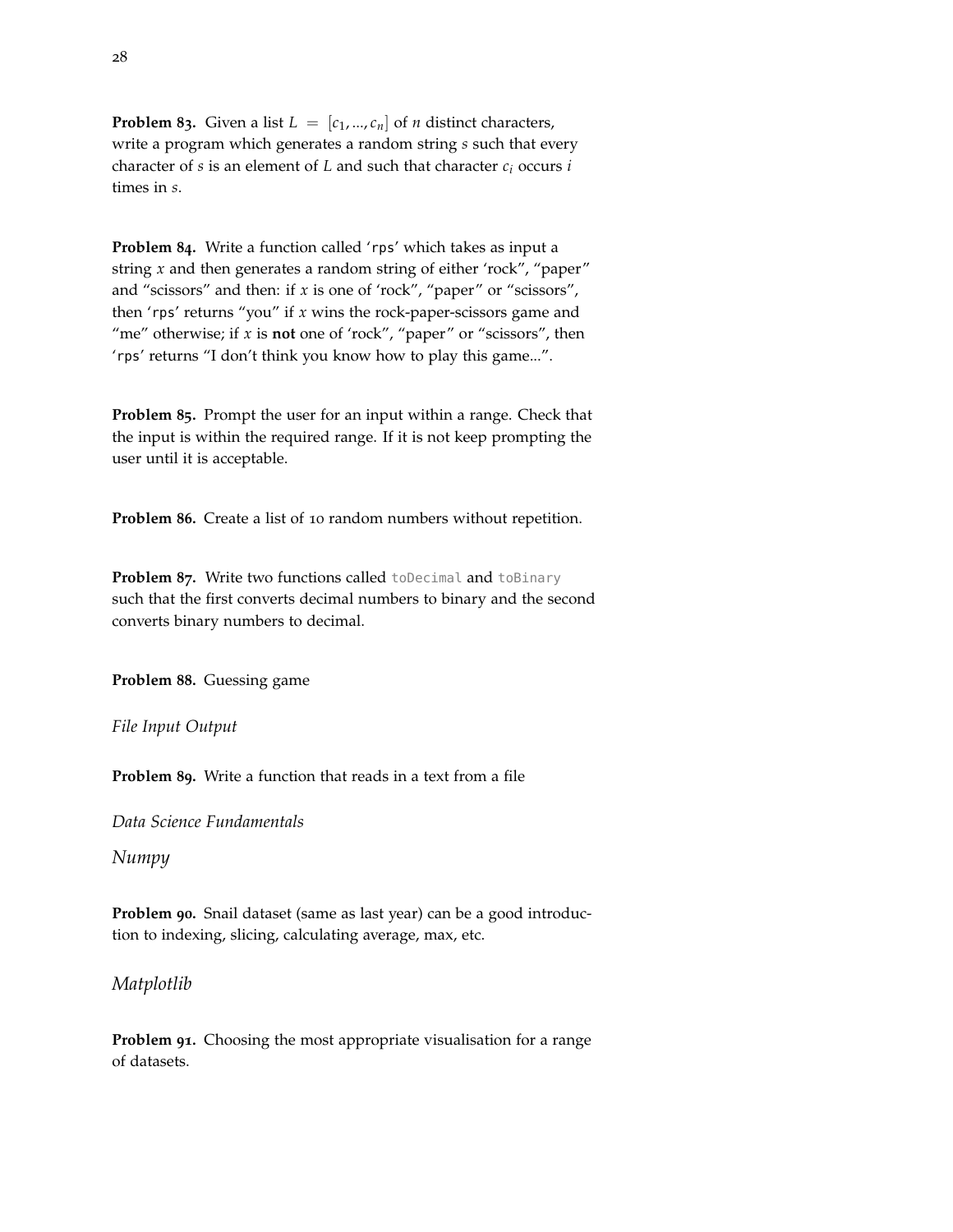**Problem 92.** (Whisky Dataset): Heatmap, plot distilleries on the map of Scotland. Find a whiskey most similar to another?

**Problem 93.** Interactive heatmap of geographical data using gmplot (possibly accidents data)